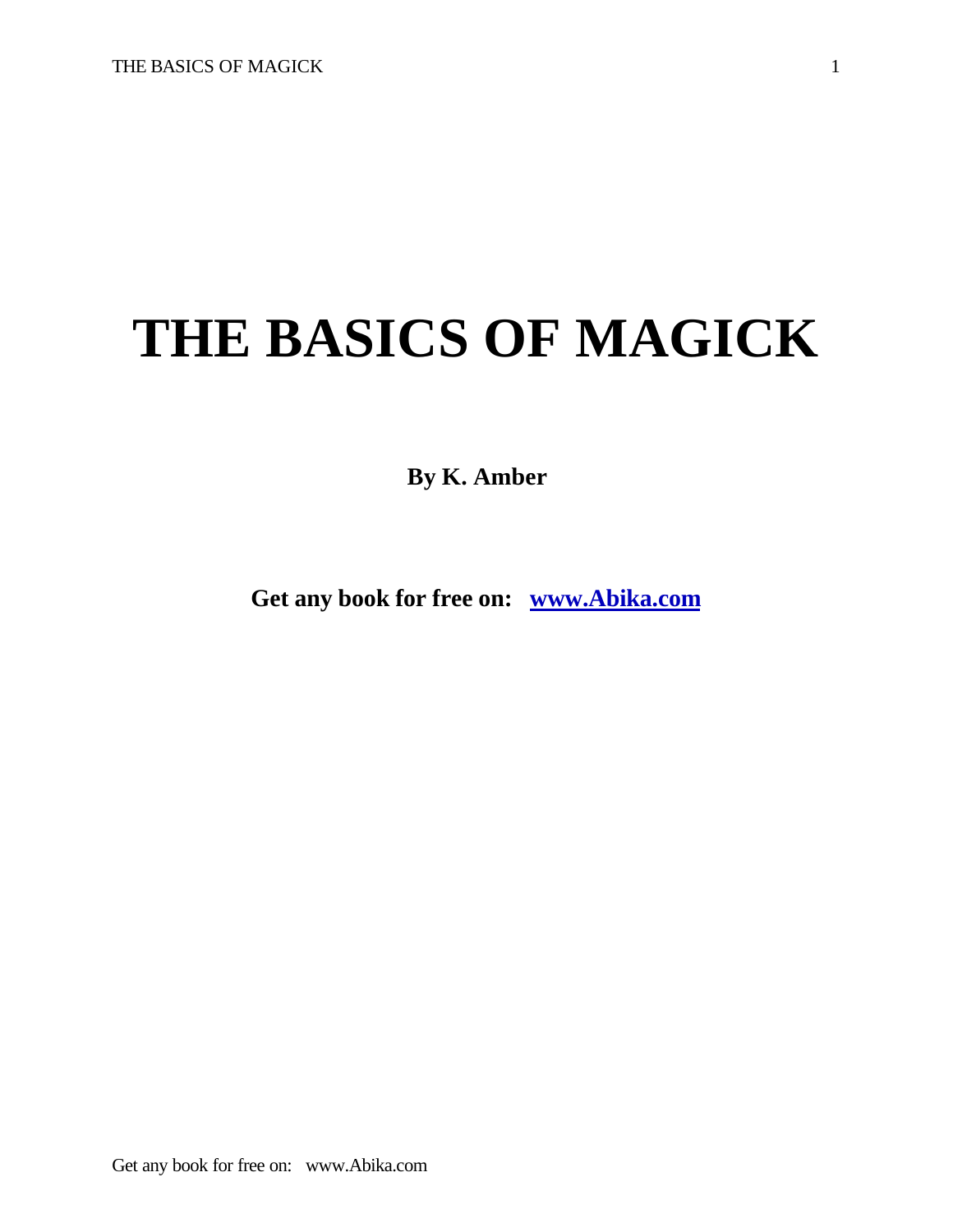## I. Ethics

- A. The Wiccan Rede
- B. The Law or Return (sometimes called the "Threefold Law")
- C. Perfect Love and Perfect Trust (among partners in magick)

II. The Witches' Pyramid

A. Faith in your abilities and powers.

B. Imagination to vividly create in your mind that which you desire to manifest.

- C. Will to achieve your goal despite all obstacles.
- D. Secrecy to keep your magickal intention concentrated and pure.

III. The four Qualities of the Mage

- A. To know
- B. To will
- C. To dare
- D. To keep silence

IV. Preparatory Skills (hatha and raja yoga are good aids to developing these)

- A. Cleansing, clearing and stilling
- B. Grounding
- C. Centering
- d. Concentrating ieving one-pointedness)
- V. Defining the Goal: Form vs. Essence
- VI. Working with the Power
	- A. Confining it (casting the Circle)
	- B. Raising it
	- C. Sending it (channeling it)... for imediate effect or into storage
	- D. Earthing the excess (grounding it)

VII. Systems and Techniques

- A. Spellcraft
- B. Words of Power and affirmations, charms and incantations
- C. Dance, postures and mudras
- D. Meditation, trancework and hypnosis, fascination
- E. Stone magick
- F. Candle magick
- G. Amulets and talismans; power objects or "psychic batteries"
- H. Healing
	- 1. Psychic (visualization, laying on of hands)
	- 2. Herbal
	- 3. Energy channeling iwht auras and chakras
	- 4. Color therapy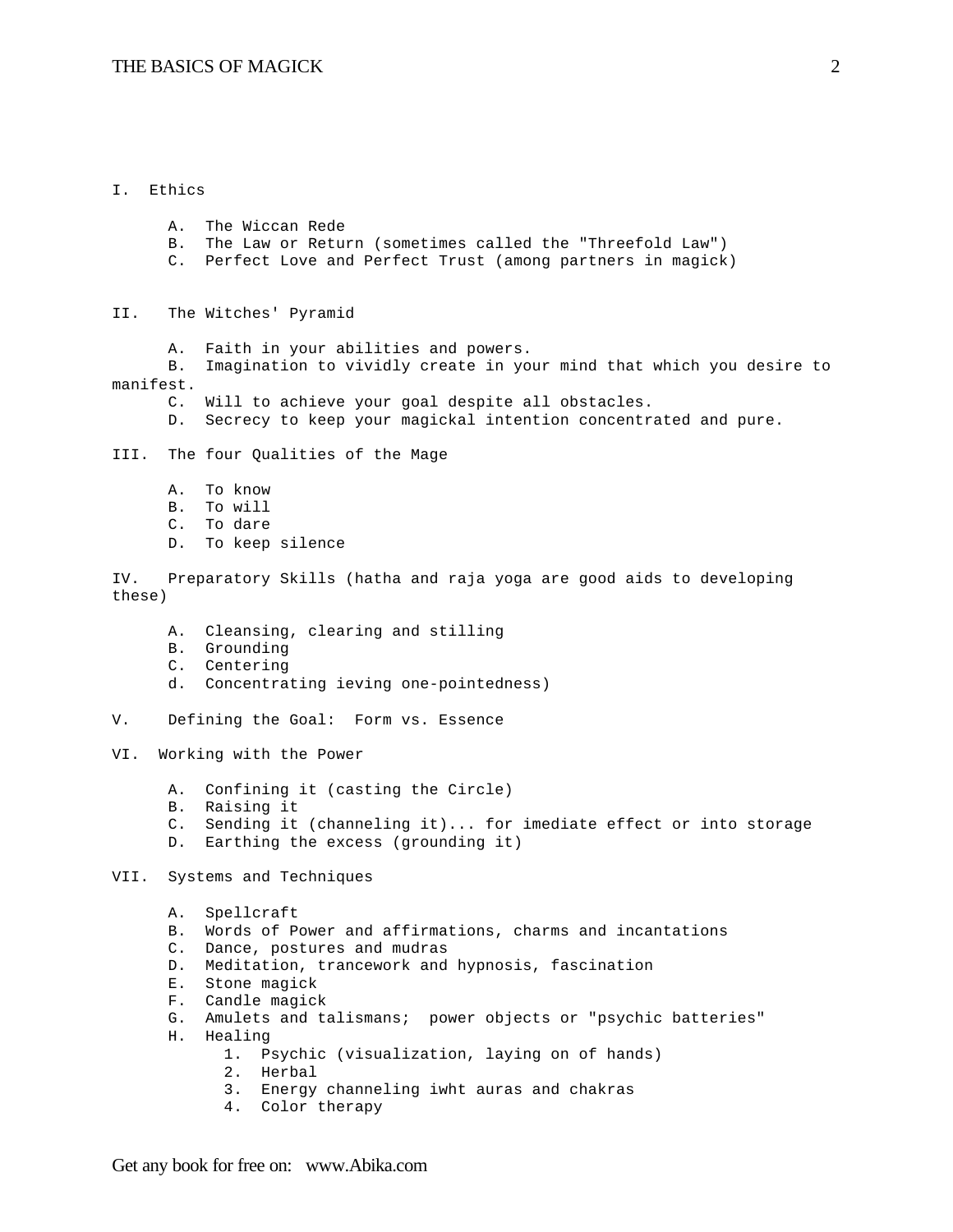- 5. Other systems listed above
- I. Divination
	- 1. Scrying
	- 2. Astrology
	- 3. Tarot
	- 4. Runesticks
	- 5. Lithomancy (casting the stones)
	- 6. I Ching
	- 7. Other systems
	- 8. Pendulum or radiesthesia
- J. Astral travel
- K. Thought forms; wraths, fetches, artificial elementals
- L. Extra-sensory perception
	- 1. Clairsentience
	- 2. Clairvoyance
	- 3. Clairaudience
	- 4. Precognition
	- 5. Telepathy
	- 6. Telempathy
	- 7. Psychometry
	- 8. Telekinesis
	- 9. Teleportation

M. Sympathetic magic (poppets and such)

- N. Runes
- O. Mediumship, necromancy, and spirit guides
- P. Philtres and Poteins
- Q. Cleansing, purification, protection and blessing; esxorcism;

ligature, binding

- R. Power animals, totems and familiars; shapeshifting
	- S. Tree magick
	- T. Dreamcraft
	- U. Ritual tool magick
	- V. Invocation, evocation and going into aspect
	- W. Symbols, sigils and images; Tattvic symbols; numerology
- X. Conjuration or summoning; banishing or exorcism
- Y. Commemoration or linking
- Z. Past life regression or recall
- AA. Pathworking on the Tree of Life
- BB. Ceremonial magic

## VIII. Timing

- A. The lunar cycle
- B. The Wheel of the Year
- C. Astrological conjunctions
- D. Planetary hours and days
- E. Individual biorhythms
- IX. Creating your own reality, following your True Will

Prepared by: Amber K Our Lady of the Woods

Get any book for free on: www.Abika.com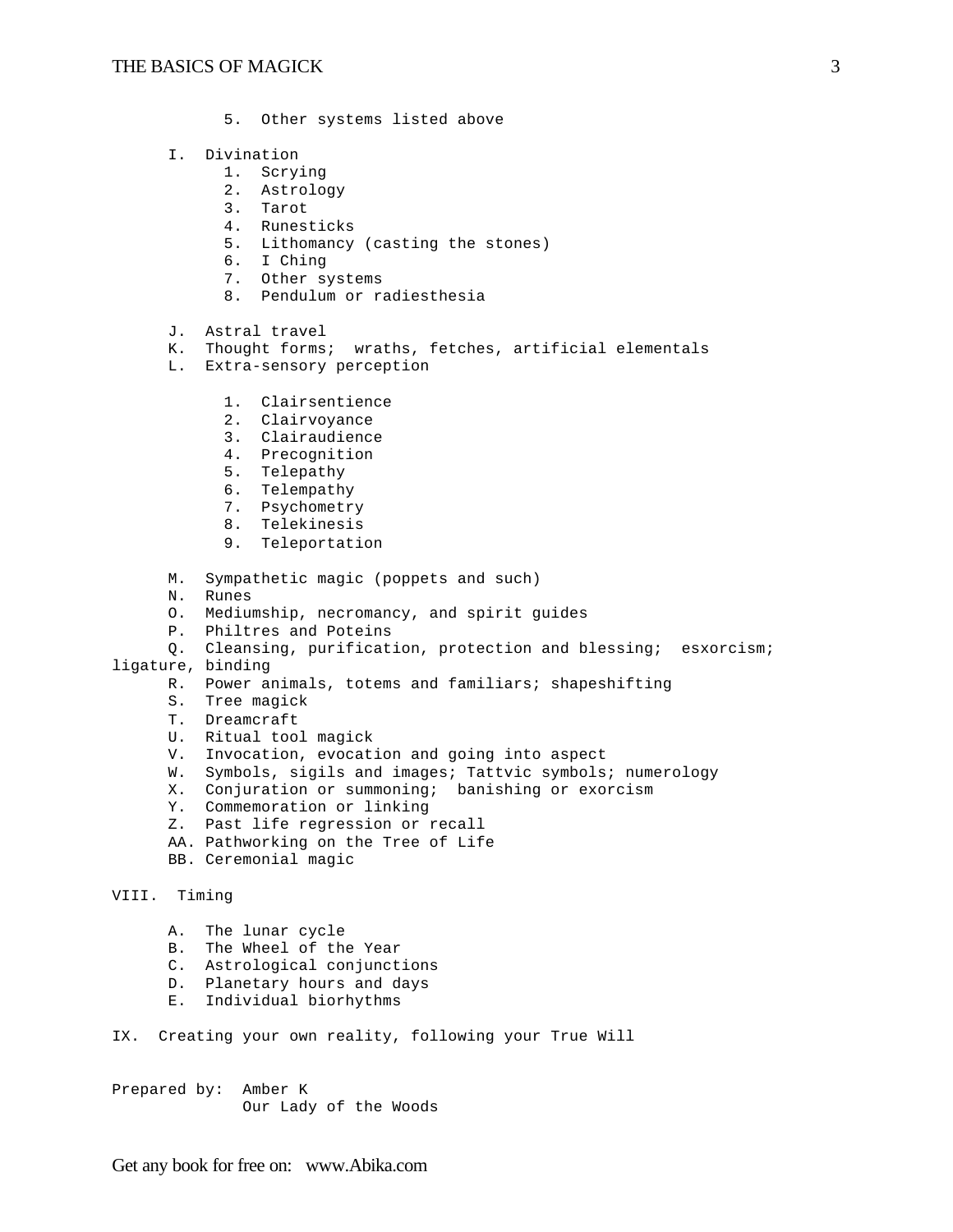#### USED BY PERMISSION

\*\* MAGICK 1 -- WHY MAGICK \*\*

 The ability to think seems to set us apart from other creatures. And although we are concerned with living in the physical world, we are mental beings. The fact is we are thinking all the time. We plan, we brood, we get depressed or elated -- all of it is thought. But the universe is mental too, and if we could control our thinking we would see magnificent results in the everyday world.

 Many systems have been developed over the ages to help us control our thoughts. A great amound of dogma too has been kicked around in an attempt to make us into better people. Magick (the occult kind, spelled with a 'k') is one of the oldest and most general of these systems. Magick is the study and application of psychic forces. It uses mental training, concentration, and a system of symbols to program the mind. The purpose of magick is to alter the self and the environment according to the will.

 Most of the magick we see today comes to us from ancient Egypt and Chaldea. The Chinese, Hindus, and Tibetans developed their own unique types of magick. Western magick was locked up by the Egyptian priests for thousands of years and then supressed by the rise of Christianity. It was not until medieval Europe that magical knowledge was rediscovered by the alchemists and Cabalists. Only during the past hundred years or so has western culture been open minded enough to permit widespread investigation of the subject. Only since the start of the twentieth century has science shown much interest in it al all.

## PARAPSYCHOLOGY AND PSYCHIC PHENOMENA

 Through parapsychology, we are at last beginning to gain insights into the hidden nature of man. Parapsychology is a branch of psychology which studies psychic phenomena. Remarkable evidence has been gathered on numerous cases of psychic phenomena. Knowledge gained from parapsychology studies can be applied, so far as it goes, to the much broader based, much more theoretical study and practice of magick.

 Thus, the human mind and body appears to broadcast psychic energy or force, much like a radio station. Kirlian photography and cloud chamber tests tend to support this theory. Although the exact nature of this psychic force is subtle and unknown, it is undoubtedly the energy behind all psychic phenomena and magick. However, it is \*not\* a radio wave, since it behaves somewhat differently. The psychic force is too weak to be measured directly (at least so far as we know). Everyone has some psychic ability. There are numerous types of psychic phenomena. Parapsychology separates them into two groups: ESP and PK...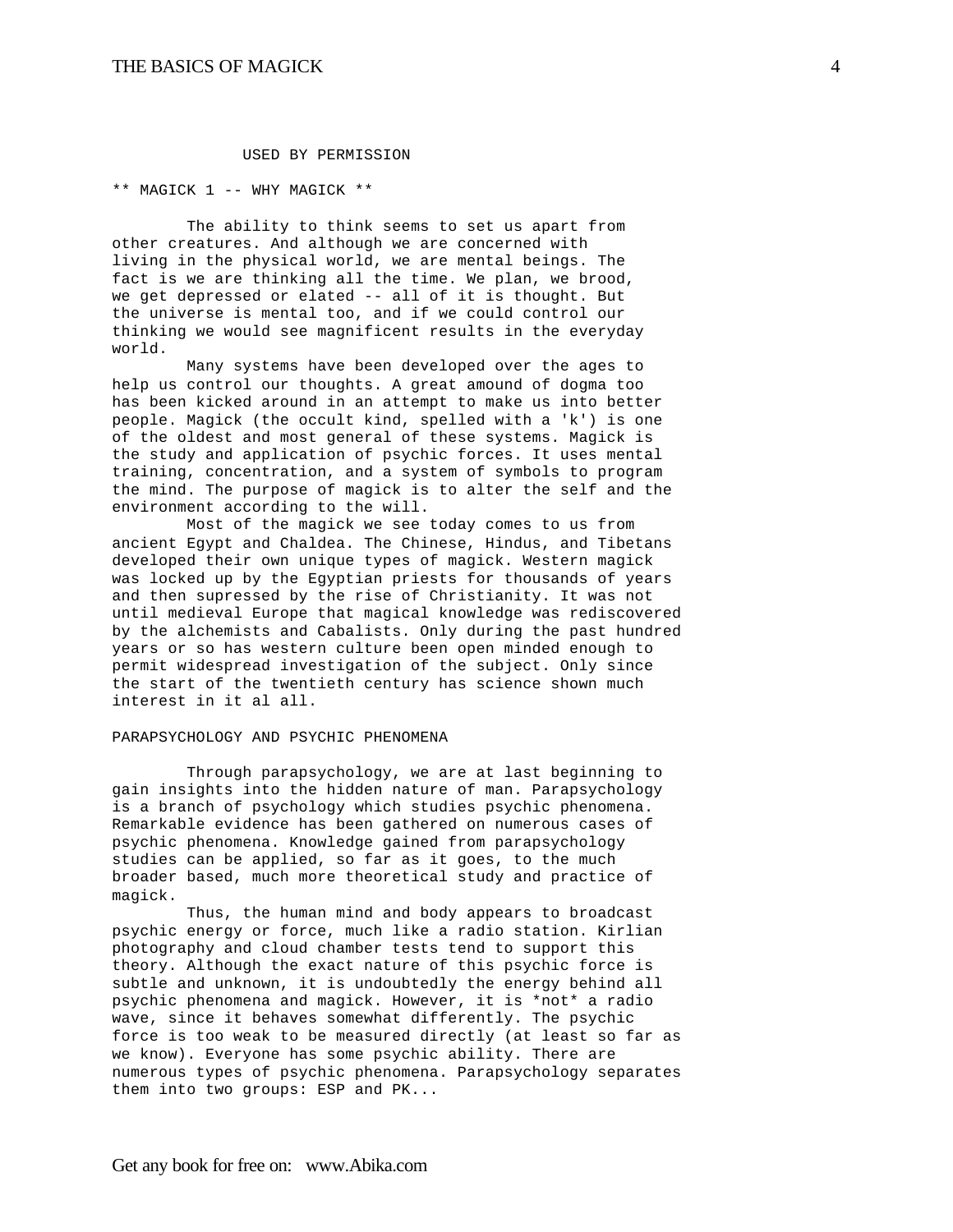EXAMPLES OF ESP

 ESP, the abreviation for extra sensory perception, means the reception of information through paranormal means (ie. not regular physical senses of sight, sound, touch, smell, or taste). In theory, this is accomplished by receiving psychic force from outside the body. Here are some examples of ESP:

 1) Clairvoyance, or Remote Viewing -- the ability to sense or 'see' (non-physically) distant objects, places, and people. Individuals who see ghosts and spirits are probably clairvoyant.

 2) Astral Projection (OOBE) or Traveling Clairvoyance -- Full experience at a remote location while the physical body sleeps.

 3) Psychometry -- the reading of information by the touch of physical objects.

 4) Telepathic receiver -- the ability to directly receive thought (communication) at a distance, with no physical connection to the sender. There are many everyday examples of this, in which we think something just as another person is about to say it. This is an easy one to test for through experiment. Very dramatic cases of telepathy have been recorded; there is often an emotional element in such cases.

5) A medium, as in a seance.

 6) Experience with a Ouija board, pendulum, or automatic writing.

 7) Precognition -- to forsee the future. Again, highly emotional events are the ones most likely to be 'tuned in'.

EXAMPLES OF PK

 PK, the abreviation for psychokinesis, is the active or sending side of psychic phenomena. The theory here is that psychic force is sent out from the individual. Examples of PK include:

 1) Telepathic sender -- the transmitter in the telepathy just discussed.

 2) Psychokinesis (or telekinesis) proper -- the ability to move objects by means of psychic force.

 3) Somewhat along the same lines are poltergeist (noisy ghost) phenomena in which objects move of their own accord or noises are heard. There is always a human agent involved -- frequently a teenage girl -- who appears to be the source of psychic energy.

 4) Psychic healing -- the ability to heal various illnesses and infirmities. There are many documented cases of this. Usually it involves a healer and a subject, although there are recent cases invloving cancer patients learning to heal themselves.

5) Teleportation, apportation, and levitation.

 Some occultists feel a magician producing PK effects is simply a channel for universal energy. Others think the force originates some way directly within the magician.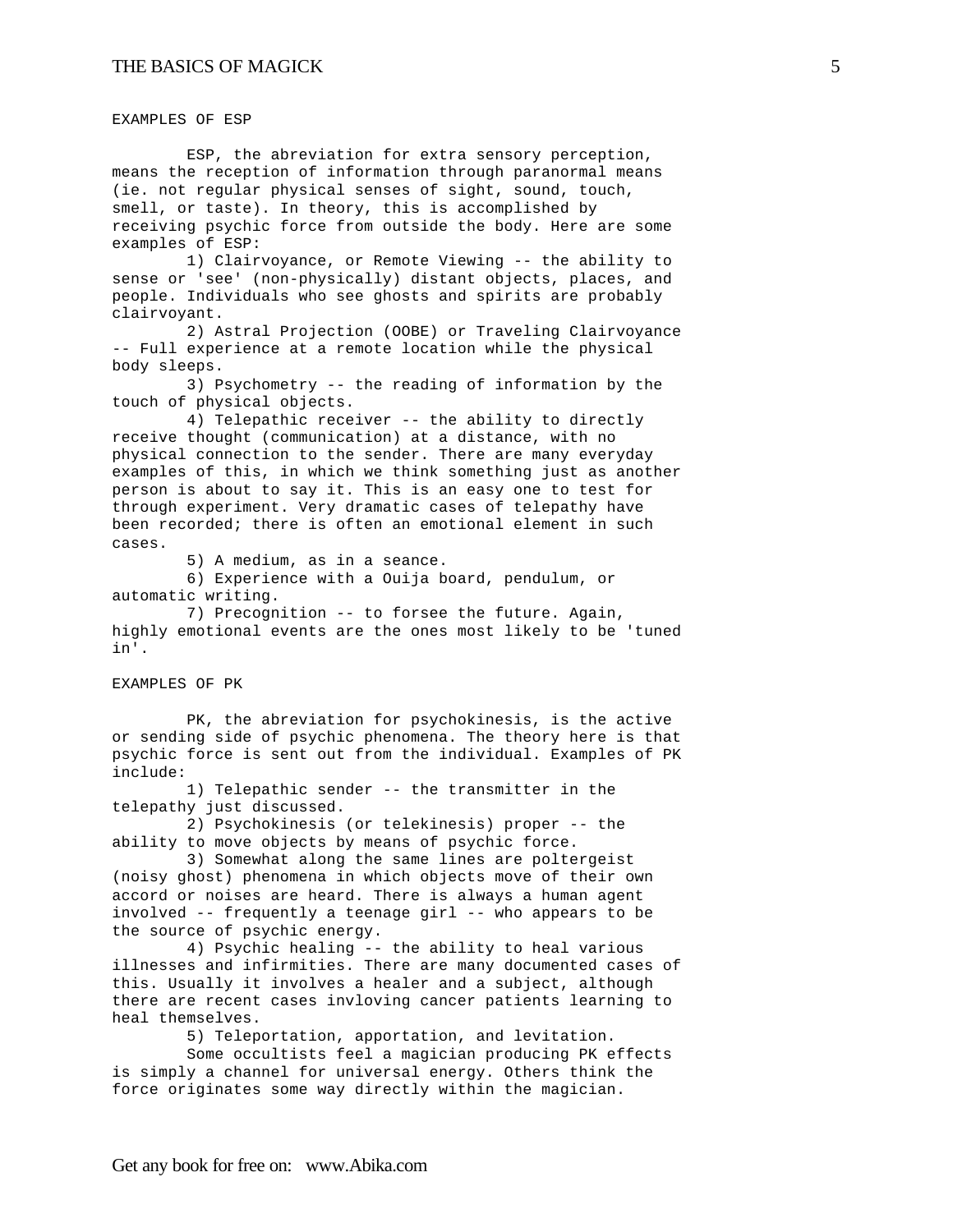## THE SUBCONSCIOUS

 Postulated by Freud and others, the concept of the subconscious mind is an important one. Basicly, this is the idea that part of the mind normally operates below or outside of ordinary consciousness and awareness. Dreams and hypnosis are examples of this. Also subconscious are the many automatic functions of the physical body such as respiration and digestion.

## WHY DO MAGICK?

 Magick encompasses many things -- science and art, philosophy and metaphysics, psychology and comparative religion. Magick is an adventure at the borderlands of the unknown. It can fit the pieces of the puzzel of life into a meaningful whole.

 \_Magick is fun\_ and interesting. Use magick to help raise consciousness without drugs. Gain new experiences. Fantacy can come alive through magick. Psychic phenomena can be controlled and be fun and helpful.

 \_Magick is beneficial\_. It can help you to have excellent health, and bring you good luck. With magick life runs smoothly; life is good. Also use magick for personality improvement, to control bad habits and to develop new motivations.

 \_Magick is powerful\_. Never underestimate the tremendous power of magick. Use magick to alter events and to achieve your goals. Exert an influence over people and phenomena. But power for its own sake is self defeating. The power which magick can give you should not be your primary reason for studying it.

#### MAGICK AND WITCHCRAFT

 A number of other occult disciplines are prevalent today besides magick. There are many cults and sects which profess their own views, but there are really few differences between them. One popular area in the occult today is witchcraft. This is far removed from the cliche of devil worship. Real witchcraft is a nature religion (pagan). Witchcraft has much in common with magick.

 Alchemy also has much in common with magick. It's heritage comes from the middle ages. Alchemy fathered chemistry and the physical sciences. But the avowed purpose of alchemy, turning lead into gold, is too limiting to be called magick. Sometimes the goal of alchemy is interpreted in another way, as the transformation of man into a spiritual being.

 Then there are the numerous modern day seers or 'pychics', as they like to be called, who operate within their own somewhat unique systems. Although many of these people are deluded frauds, some are very powerful occultists indeed.

 Of course, everything I have said here is a generalization. Magick, witchcraft, alchemy, or any occult field are complex subjects. Suffice it to say that magick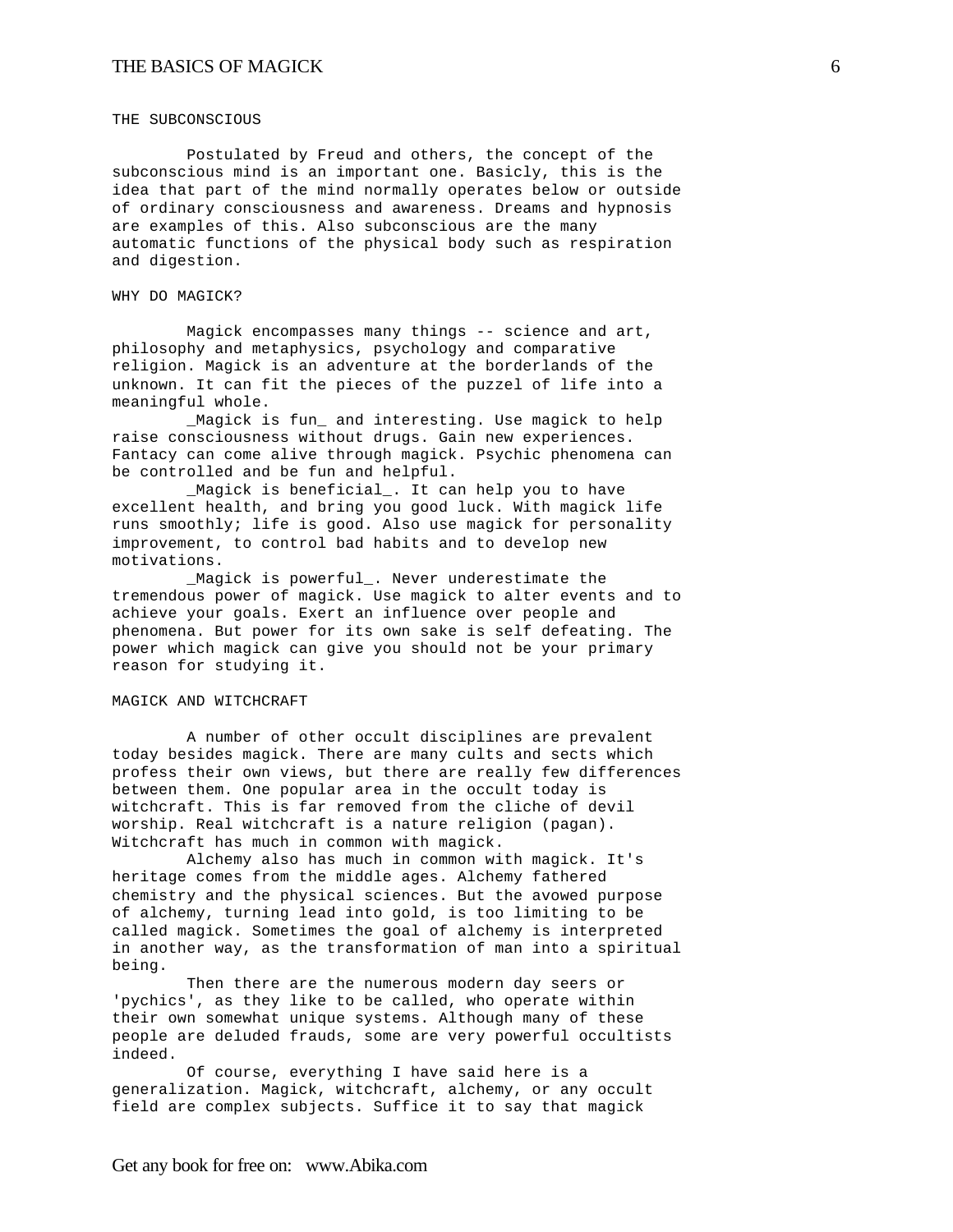includes them all (it is eclectic). For magick is undoubtedly a philosophy which has, as the late Aleister Crowley wrote, "The method of science -- the aim of religion."

REVIEW QUESTIONS

1) Define magick. 2) Define ESP and PK. Give examples. 3) What is the subconsicous?

BOOK LIST

Hal N. Banks, An Introduction to Psychic Studies. Annie Besant, Thought Power. Michael H. Brown, PK, A Report on the Power of Psychokinesis. Richard Cavendish, The Black Arts. Alexandira David-Neel, Magic and Mystery in Tibet. Raynor C. Johnson, The Imprisoned Splendour. Ostrander and Shroeder, Psychic Discoveries Behind the Iron Curtan.

\*\* MAGICK 2 -- THE SUBJECTIVITY OF EXPERIENCE -- \*\*

 Your awareness of the physical world and of your place within it is mostly based upon the physical senses (hearing, sight, smell, touch, taste). These five senses continually send information to the mind, and it is up to the mind to select and interpret them. If you could not do so, your senses would overwhelm you and be meaningless. Selection and interpretation of your sensory inputs is essentially an automatic, mostly subconscious function of the mind. The program or map which the subconscious follows as its reference point is called a \_model\_. The model is a subconscious mental photograph of how you believe the world looks (ie. worldview, mindset, egregore, or belief system). It was built up from an early age by your religious and cultural background through interaction with family and others. It contains your experiences, attitudes, and habits. And whether you realize it or not, most of your behavior, thoughts, feelings, and habits are based upon and conditioned by that model; even personality. The model is one of the mind's master programs. Change in behavior generally requires a change in the model. These limitations built into our way of thinking cause our perceptions to be subjective. That is why Hindu philosophy looks upon the world as illusory (maya); the world itself (object) is not an illusion, however from our viewpoint through perception (subject) it is.

 Thus we are all conditioned by experience. Except that our perceptions, hence our experiences, are first conditioned and limited by the model. Our perceptions and experiences tend to conform to what we expect. We tend to misinterpret or ignore things which do not match our preconcieved notions about them. This is automatic.

THE TRUE WILL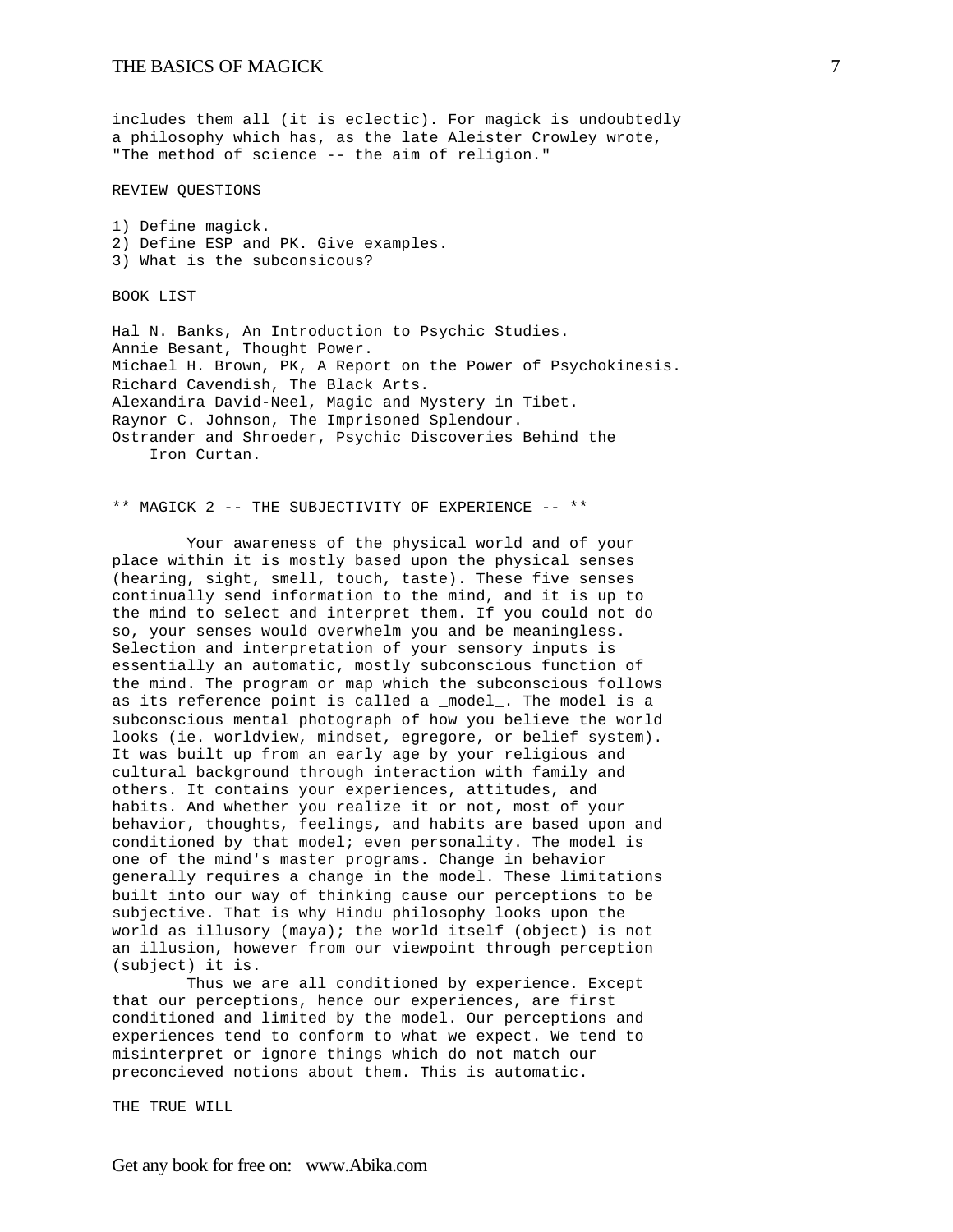The forgoing demonstrates how it is that there are so many different versions of 'truth'. One's particular view is almost arbitrary. Although numerous religions, philosophies, and occult systems abound, they do not contradict one and other as much as it might appear. Rather, they describe the same (universal) reality taken from different perspectives. For there can be no ultimate truth in the physical world. We can only base our actions upon assumptions and agreements. All experience is subjective.

 Yet, there is a separate reality within each of us which is often ignored unless we seek it. This inner self is in magick called the 'true will'. The true will is the center of consciousness and identity. It is the 'real you'. Everything else is an interface or link to it from the outer (illusory) world. Since that interface is based upon our model, it is conditoned and may sometimes produce false information. 'Do what thou wilt' (Crowley) is an axiom of magick; for the true will expresses our exact desires. And what we truly want ('down deep') we tend to automatically get. This isn't always in our best interests, since the true will can be conditioned (tricked) by the illusion; and then we might desire and obtain that which is not ultimately good for us. (Karma strikes again!) The task of the magician therefor is to awaken his awareneess of the true will, to be free of conditioning, and thereby to transcend maya. ('My will unconditioned is magical' -- Spare).

#### HAPPINESS IS BEING HAPPY

 There is no great secret to changing behavior or habits. It is largely a matter of determination. It requires that you ignore the 'pull' of the model when you strive for changes within yourself. The model is, after all, a collection of 'habits', some of which must be unlearned for permananent change to occur. There are two ways to do this: direct, through will power and awareness alone -- observing and acting out in an unattached or indifferent manner; and indirect -- through conditioning such as affirmation (explained later), self-hypnosis, and magick. Meditation may help too, by relaxing tension and conflict.

 Emotions follow physical expression: smile and act happy and you will tend to feel and be happy. The same is also true for other emotions. Also, emotions can be purposely used (or programed) to replace other emotions. Using this technique, a magician is somewhat like an actor in that he learns how to turn his emotions on and off at will. Note that this is not 'fakeing it'; the magician is probably more in touch with his true feelings than most people. And for these reasons we say that happiness is being happy.

SYSTEMS OF MAGICK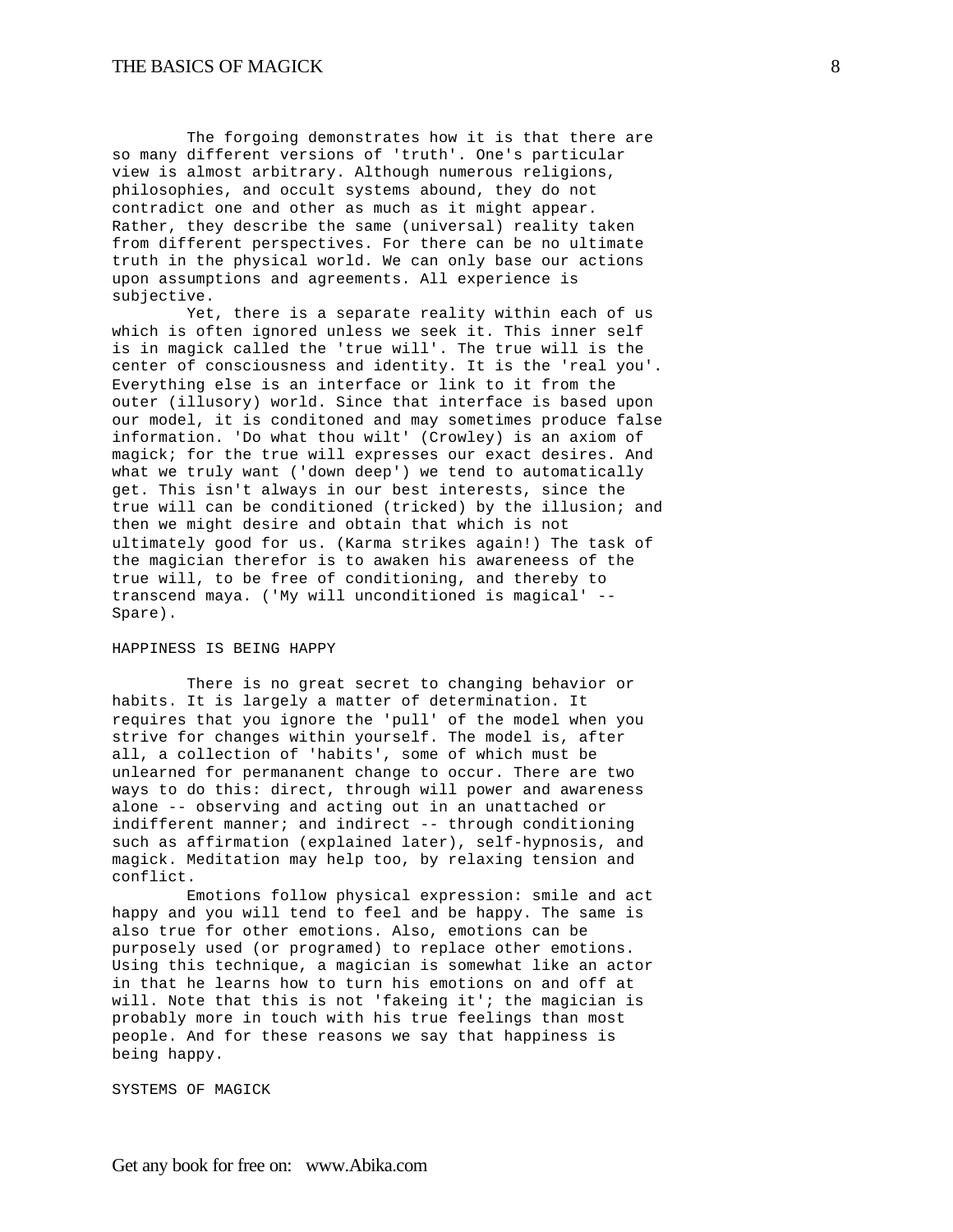Magick always involves self-hypnosis. However, it is more than that too. For one thing, there are objective forces involved (or so it would seem). Deities, spirits, and cosmic force can have an independent existence. And the repetitive physical movement sometimes involved in ritual can itself generate PK force. On the other hand, it could be argued that all of this is subjective to the magician. Perhaps all magical effects could be produced through hypnosis alone. But the effects are certainly real.

 Great complexity is not necessary in magick. Although basicly magick is a medieval system of symbolism (in a modern context), any cosmological system will work from Cabala to Star Wars. We usually use the medieval one in magick because it is convenient and traditional, and because it seems to fit our thought processes well. What really matters is that the model of the magician be understood and programmed, and thus that the model and the cosmological system do correspond.

## REVIEW QUESTIONS

1) Contrast subjective with objective. 2) What is a 'model'?

3) Explain the task of the magician.

BOOK LIST

Eric Berne, Games People Play. Fritjof Capra, The Tao of Physics. Carlos Castaneda, The Fire From Within. Arthur Koestler, The Roots of Coincidence. John C. Lilly, Simulations of God. Alan Watts, The Book (on the taboo against knowing who you are).

\*\* MAGICK 3 -- THE FOUR WORLDS \*\*

 The ancients described man as mind, body, and soul. Psychologists of the twentieth century added the subconscious to that deffinition. This produces a four-fold classification. The universe is also divided into four corresponding parts ('worlds'), as shown below:

| WORLD                           | <b>BODY</b>                                                                     | OUALITY         |
|---------------------------------|---------------------------------------------------------------------------------|-----------------|
|                                 |                                                                                 |                 |
| spiritual world<br>mental world | spiritual body (soul or kia) intuition<br>mental body (conscious mind) rational | thought         |
| astral world<br>physical world  | astral body (subconscious) emotions<br>physical body                            | physical senses |

 The astral body (subconscious) is the intermediary for intuition, magical and psychic phenomena, and is the 'psychic link' to the physical world. Most occult and magical phenomena originate in the invisible, non-sensate,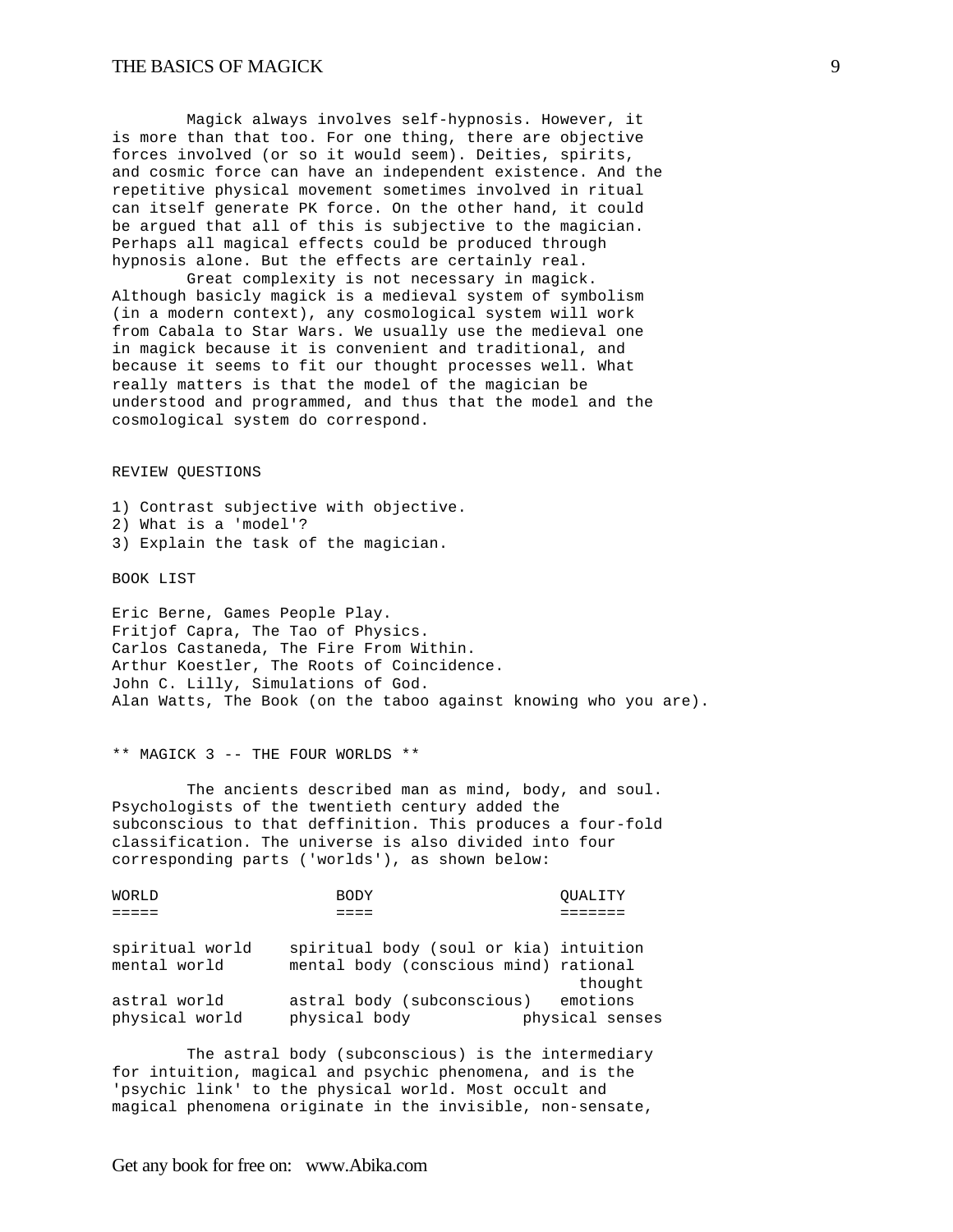non-physical realm (ie. without physical senses). Each of the four worlds interacts with the other worlds. Psychic energy flows from the spiritual to mental to astral to physical. The physical world is a projection (manifestation, reflection, or shadow) of the higher worlds. Our center of consciousness is generally within these higher worlds. "We are", to quote the rock music group the Police, "spirits in the material world".

 There are many similar terms used by other occult groups. For example, 'astral light' is another name for astral world, although it may sometimes also refer to the entire non-physical realm, as may 'inner planes' or 'the invisible world'. Planes are essentially the same as worlds. Vehicles or sheaths are the same as bodies. Some groups include an etheric or vital body between physical and astral: it is mostly 'physical' with a little of the lower 'astral' besides. And sometimes astral and mental are each divided into two parts (upper and lower). The 'causal body' is the upper 'mental'.

#### MICROCOSM AND MACROCOSM

 We have been describing 'traditonal' occult philosophy here, and certainly an important part of the tradition is the idea (and terms) microcosm and macrocosm. The greater universe, known as the \*macrocosm\*, includes everything that exists. It corresponds with the \*microcosm\*, or tiny universe, ie. man -- who is thought of as a miniature replica of the macrocosm (whole universe). This basic magical relationship is demonstrated in the Bible (Genesis 1.27), where God is the macrocosm; and in the writing of Trismegistus ("As above so below"). Since man is in the image of God (universe) it follows that God is in the image of man (in other words, man and the God/universe match each other). The magician, as a microcosm is thus connected with the macrocosm. There is an intimate relationship of energies between you and everything else. The universe is reflected within us and we are projected into the universe. This is an important theory behind magick and astrology.

## MAGICK WHITE AND BLACK

 'Personal magick' is that magick used to affect the self; often involving affirmation, self-suggestion, and self-hypnosis. 'Active magick' is outer directed magick (as in PK) used to affect someone or thing, or to bring about an event. 'Passive magick' is to be affected (as in ESP) by an outside non-physical cause. Everyone possesses some magical (and psychic) potential. Some are especially gifted. Usually people are better at one kind of magick (ie. active or passive) than they are at the other kind; only rarely does an individual excell at both. Traning and practice will, of course, improve ability somewhat. Although the forces of magick are neutral, various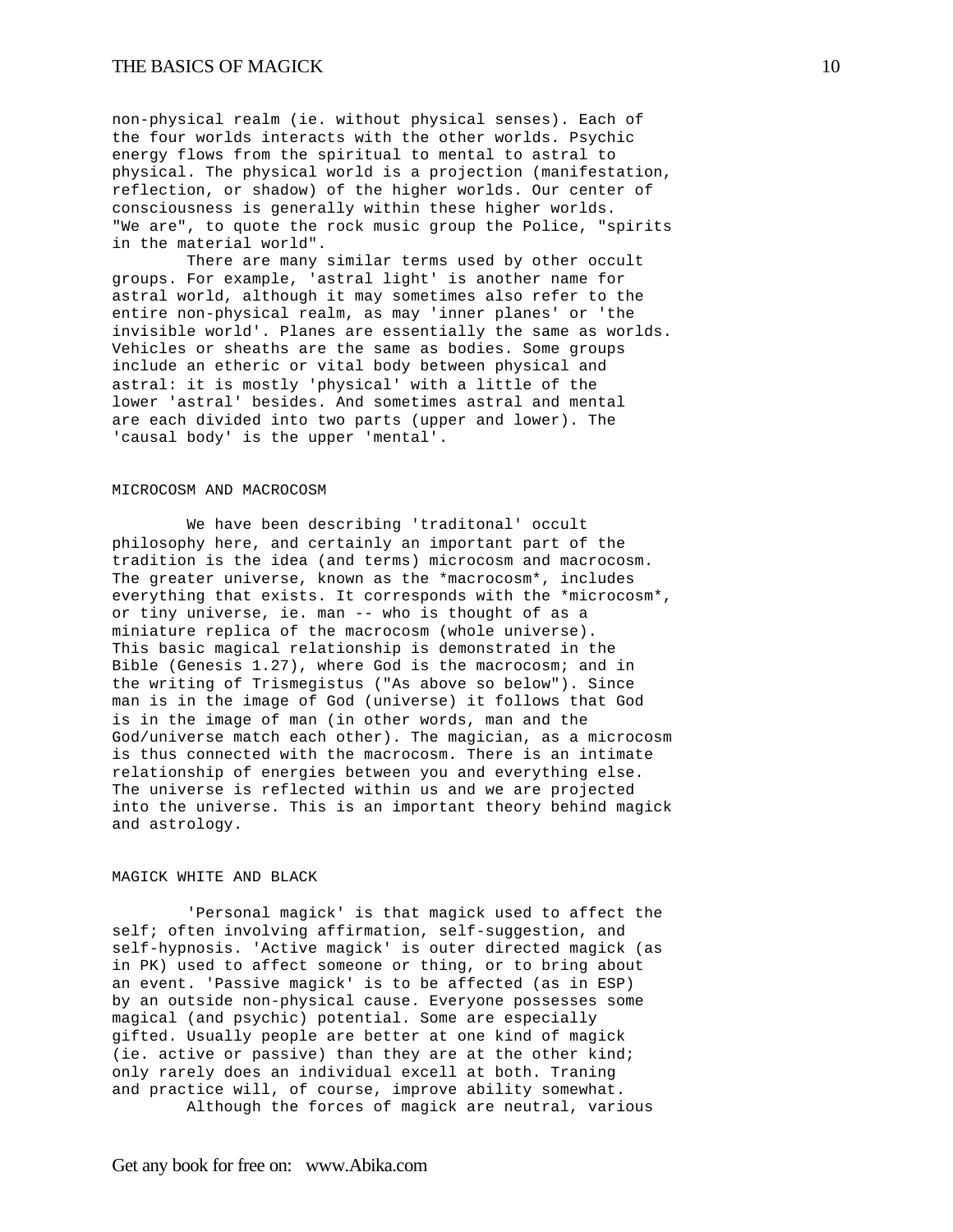systems may take on the qualities of good and evil. There is so-called white magick or good magick, black magick or evil magick, and gray magick between them. When many people refer to white magick they mean magick for unselfish purposes, also healing and mental influence with specific permission. By black magick they refer to magick for self-interest and healing \*without\* specific permission. Using magick to forcefully control another's will is, in a sense, black magick too. There are also some people on the occult fringe who claim to be, possibly even think they are, 'Satanists', devil worshipers, or black magicians. These people are most likely charlatans, hoaxters, dablers, or merely misinformed. They may be attracted by the 'art' of black magick, or even by the 'glamor' of doing something against the 'rules'. But a real black magician is very dangerous. Because he has dedicated his life to evil. We usually think of 'white magick' as having \*unselfish intent\*, and (in the extreme case) of 'black magick' as being actual Satan worship, human or animal sacrifice, dangerous unconventional magical practices, and other bizarre stuff as makes a nightmare. It is all a matter of degree. Most mild self-interest magick (one of the most common kinds) would be called 'gray'. Better terms may be \*constructive magick\* as being beneficial; and \*aversive magick\* as magick intended to work against the natural order, and to tear down. There is also the \*high magick\* of spiritual alchemy (ie. spiritual growth), also known as 'the Great Work'; and conversely there is 'low magick' which is concerned with materiality.

 Any magick act is likely to produce side effects regardless of whether or not the desired result is achieved. Such side effects are no problem for constructive magick, since they are benificial as well. However, aversive magick can produce aversive side effects which may even harm the magician -- aversive magick is dangerous!

## MAGICK IS A CONTINUOUS PROCESS

 What we have been calling 'magick' is actually a continuous process. Since your subconscious never rests, your environment is continually being shifted into line with your model. This is true whether you study magick or not. For most people, these effects are usually very subtle, and they are probably not aware of them. However, as you work with the occult, the flow of psychic energy and your awareness of it increases. Your true will is more likely to be strongly expressed. Your luck may be affected (either in a positive or a negative way). Remember, our lives tend to follow what we want down deep. That is why a positive outlook is so very beneficial to us.

#### THE MAGICAL DIARY

 Sometimes it is helpful to keep a diary of your magical experiments and research. Such a diary should include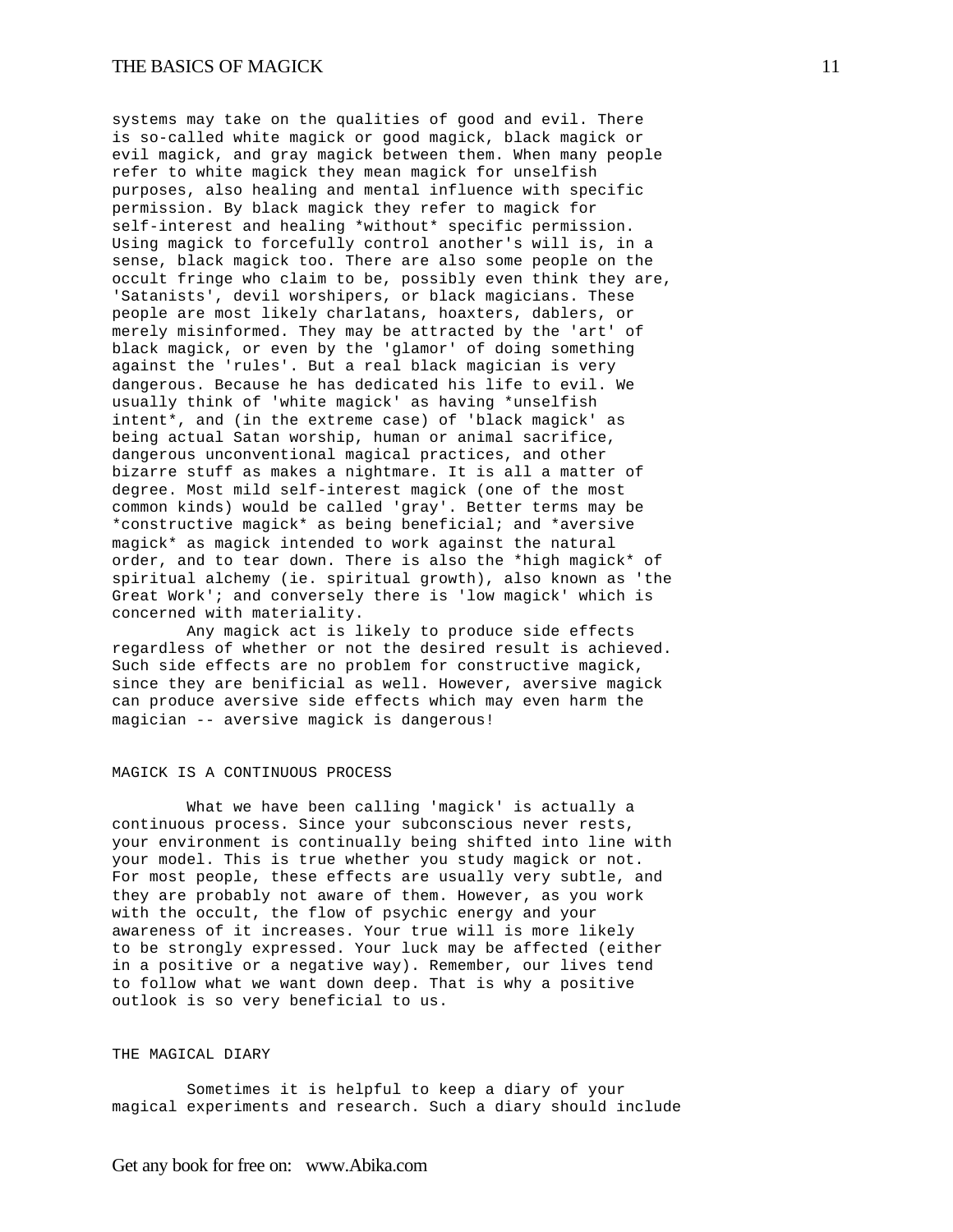the date, perhaps even some astrological data (or anything else you think may have a relationship to what you are doing). This is also a good time to begin recording your dreams - at least the important ones -- in a dream diary. Your dreams can tell you a great deal about yourself, and may sometimes reveal premonitions. Dreams are personal. Don't fall for the commercial 'dream book' gimmick.

#### AFFIRMATIONS

 The mind is always open to suggestion -- especially the subconscious. Most of the time we censor any suggestions according to the model; but one way to break through the censor is with repetition. An affirmation does this exactly. By suggestion, we mean any statement which is capable of affecting your model. Usually suggestion is in the form of a positive statement (such as the hypnotist's patter -- " You are becomming sleepy"). An affirmation is the same kind of thing - a positive suggestion, which you repeat (affirm) to yourself aloud or silently (for example, "I remember my dreams"). If there is some quality you wish to change or develope within yourself, an affirmation is ideal. Repeat it several times every day at several different times throughout the day, expecially when you go to bed. Affirmations are subtle and may require a few months to work. Use them for changes, not miracles.

## SIMPLE BANISHING TECHNIQUE

 Visualization is another important method we use to influence the subconscious. A good example of this is the simple banishing technique which follows. Banishing is used in magick to 'clear the air' of negative 'vibes' and interference...

 Visualize a strong white light flowing out the top of your head, flowing down around you and covering you. At the same time imagine you are throwing away any 'problem' vibes. Maintain the visualization for a half a minute or longer. Good way to help you handle your emotions, and to control worry or anger.

## REVIEW QUESTIONS

1) What is a microcosm? 2) List the four worlds. Explain. 3) What is an affirmation? Give an example.

#### BOOK LIST

Geoffry Hodson, Theosophy Answers Some Problems of Life.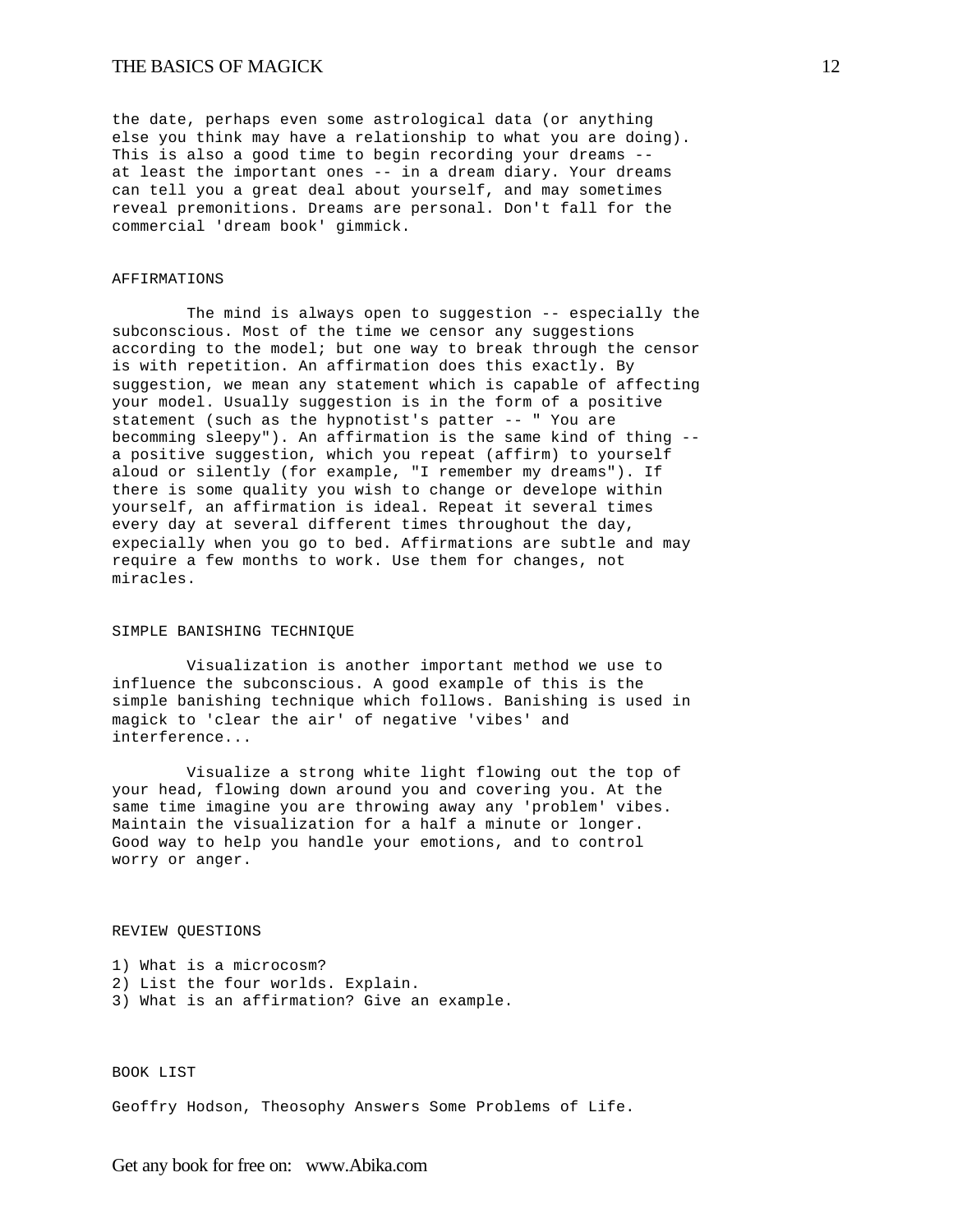Marc Edmund Jones, Key Truths of Occult Philosophy. Marion Weinstein, Positive Magic. Nelson & Ann White, The Wizard's Apprentice. Beatrice Bruteau, The Psychic Grid.

\*\* MAGICK 4 -- ELEMENTS AND FORCES \*\*

 The Ancients divided the world into four basic principles or \*elements\* -- earth, water, fire, and air. That viewpoint has mostly changed with advances of science, but the four elements are still accepted in magick, for they are more closely linked with the emotions than modern explanations of the world. Many occultists think of the magical elements as forces, or as \*qualities\* of energy; especially within the astral world. Each element has a symbol and color. (Common symbols are -- fire: a triangle pointing up; air: a triangle pointing up and with a horizontal line through the middle of it; water: a triangle pointing down; earth: a triangle pointing down and with a horizontal line through the middle of it.) Colors of the elements are -- earth: brown and green; water: blue; fire: red; air: yellow...The Eastern tattvic system uses different symbols and colors. The elements are often used in magick ritual.

 Magick sees relationships between things. These relationships are called 'correspondences'. Although magical correspondences are not literally equal to one another, you can think of them that way (such as gold equals sun). Tables of these relationships, called 'Correspondence Tables', are available (an important one is Crowley's '777'). Thus one thing or symbol can be used to suggest another. This is important in magick, for the magician may surround himself with as many appropriate correspondences as he can to vividly affect the senses; thus making his magical contact with the inner planes more lucid.

 The magical elements have correspondences with the tarrot cards as the four suits. The four quarters (directions of the universe as used in magick ritual) and the Archangels also correspond with these same elements --

| Element | Suit      | Ouarter | Archangel |
|---------|-----------|---------|-----------|
|         |           |         |           |
| earth   |           | north   | Uriel     |
|         | pentacles |         |           |
| water   | cups      | west    | Gabriel   |
| fire    | wands     | south   | Michael   |
| air     | swords    | east    | Raphael   |

#### ELEMENTALS

 The magical elements are said to be peopled by spirits and mythological entities called elementals or nature spirits. These are grouped into four main categories --

Gnome (earth) Undine (water) Salamander (fire) Sylph (air)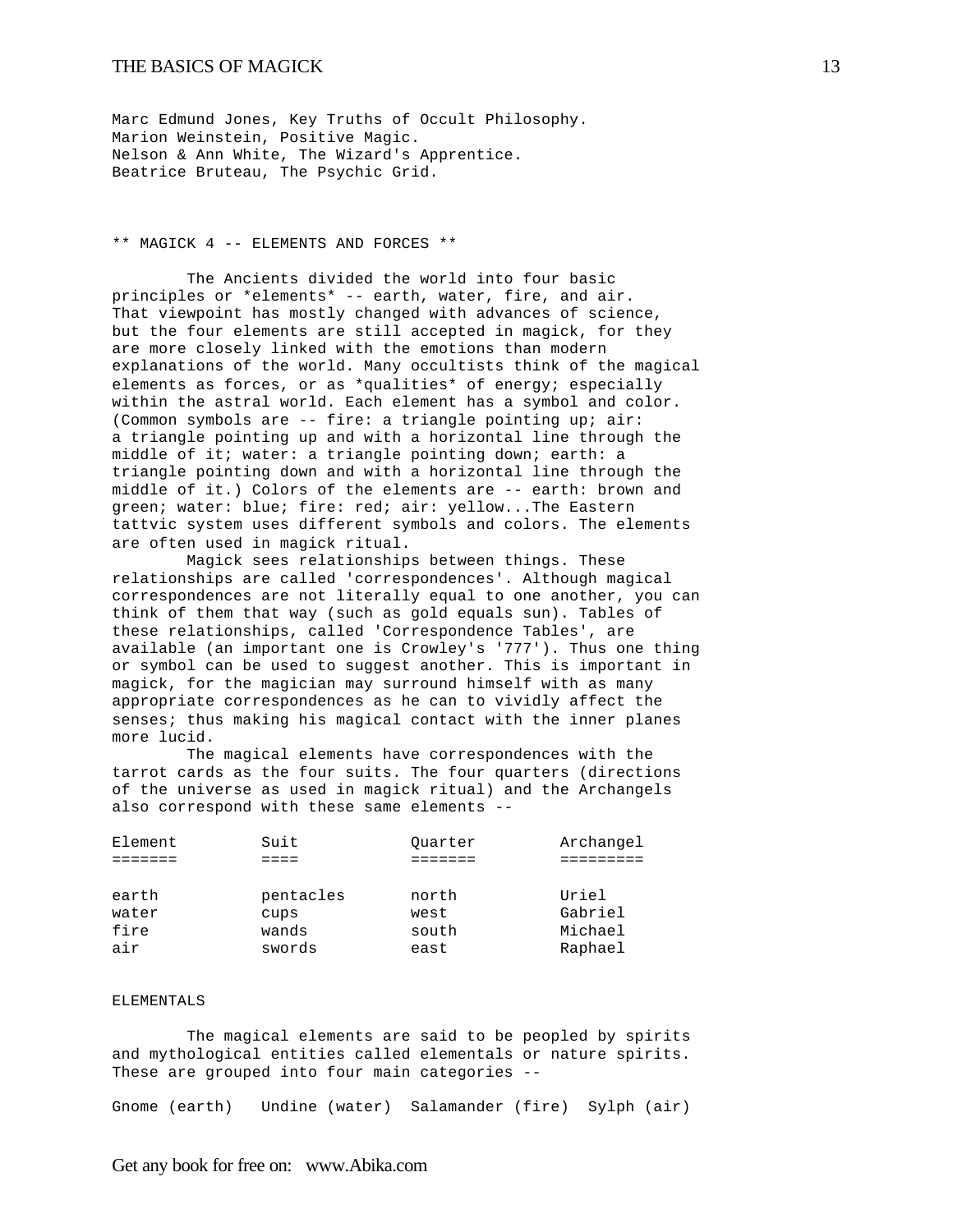harpies

| dwarfs     | nymphs   | jin (genies) | fairies      |
|------------|----------|--------------|--------------|
| elves      | tritons  |              | storm angels |
| brownies   | mermaids |              |              |
| hobqoblins | mermen   |              |              |
| lepricauns | sirens   |              |              |

 Elementals are usually only visible to those with clairvoyant sight and are more likely to be seen at night in the mountains or country away from cities -- especially if you are tired or sleepy. Although elementals exist naturally, it is also possible to create one which will exist for a limited time -- no elemental has immortality. A created elemental is called an 'artificial elemental'.

 To the Ancients, elementals were the physical explanation of the universe. However, some contemporary occultists see them only as symbols for forces and otherwise not 'real' at all. Another word sometimes used for elemental is 'familiar' (usually in medieval witchcraft); the term is ambiguous, as it might merely be an ordinary household pet such as a dog or cat.

#### YIN YANG

 Chinese philosophy and acupuncture talk of yin yang. This is the idea of polarity, or opposite pairs, as shown --

| YIN         | YANG      |
|-------------|-----------|
| ===         |           |
|             |           |
| water       | fire      |
| contraction | expansion |
| cold        | hot       |
| feminine    | masculine |
| moon        | sun       |
| negative    | positive  |
| passive     | active    |
| ebb         | flow      |
| wane        | wax       |

The list could go on. In Chinese literature it is quite long. Some occultists suggest everything can be similarly arranged into related opposite pairs.

## SIMPLE MAGICK

 Here is a simple magical technique you may wish to try. It is a variation of affirmation, which was discussed in an earlier lesson...To help to you achieve your goal (magical or otherwise), find a word or short phase which sums up what it is that you want to accomplish. Write the word (or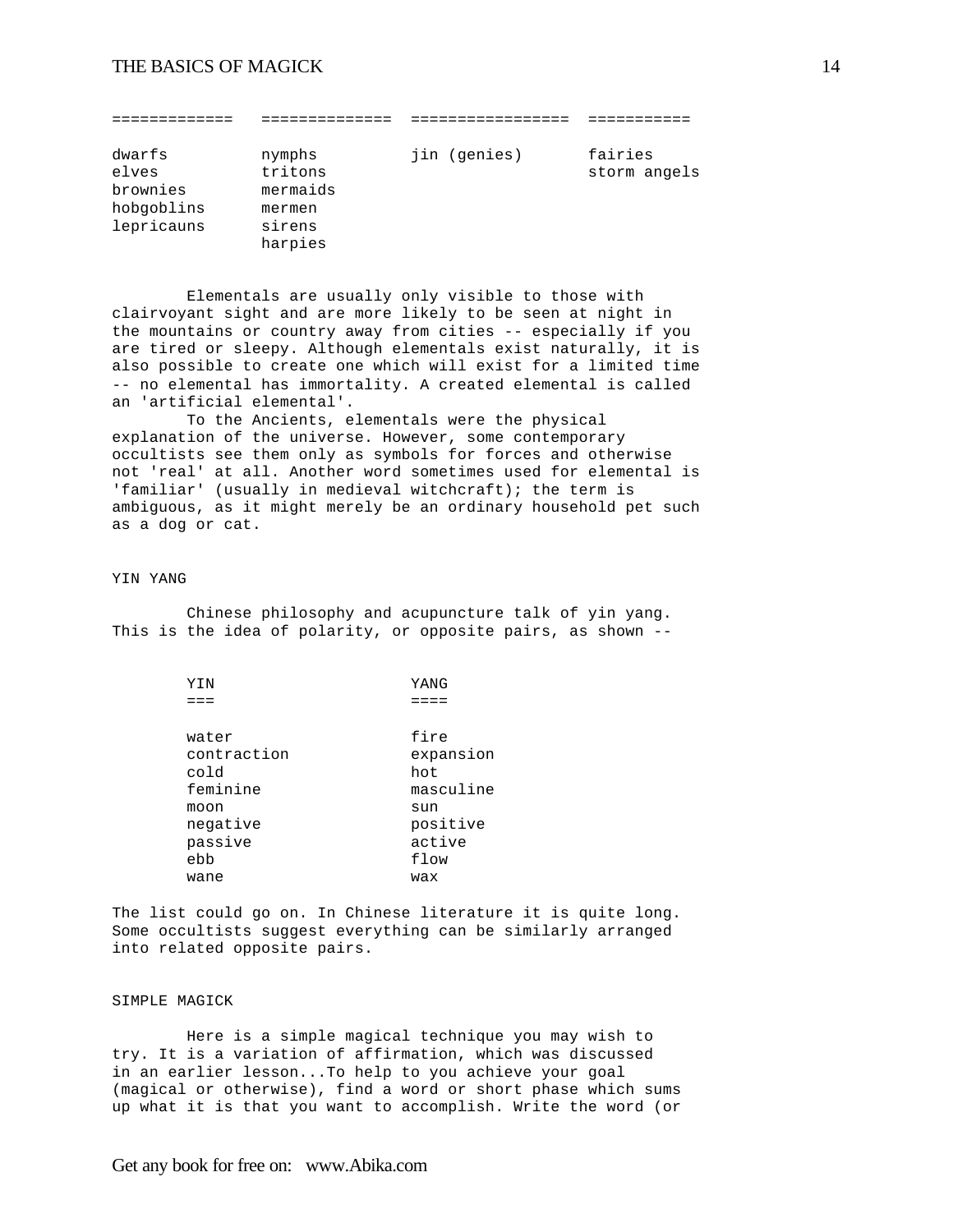phrase) down 10 times each day until you achieve success.

REVIEW QUESTIONS

1) List the four elements. 2) What is an elemental? 3) What are correspondences?

BOOK LIST

William Britten, Art Magic (long out of print, but in some libraries). Pete Carrol, Liber Null. Wing-Tsit Chan, A Source Book in Chinese Philosophy. Manly Hall, Unseen Forces.

\*\* MAGICK 5 -- CHAKRAS AND MEDITATION \*\*

 According to East Indian philosophy, man possesses seven major \*chakras\* or psychic centers on his body. Each of these forms a bridge, link, or energy transformer; changing pure (higher) energy into various forms, and connecting the four bodies (ie. spiritual, mental, astral, and physical) together. The chakras are located along the nadies (a network of psychic nerves or channels) and follow the autonomic nervous system along the spinal cord. Chakras correlate with major acupuncture points along the 'governing vessel meridian' (acupuncture term). The seven major chakras are connected together by three major nadies which are parallel and near each other. The middle nadi is called \*sushumna\* and it has neutral characteristics. The nadi on the left (ie. nearest your left hand) is the \*ida\* nadi which has yin characteristics. On the other side of sushumna (nearest your right hand) is the \*pingala\* nadi, having yang qualities.

 Chakras are visible to clairvoyant sight as varously colored rotating circles or funnels. In the East they are described as petaled flowers or lotuses. Sources disagree on the colors.

 The first chakra, located at the base of the spine at the perineum is the \*root chakra\*, muladhara. It primarily relates to the element of earth and to psychic smell.

 The second chakra, known as the \*sacral center\*, svadhisthana, is located above and behind the genitals. Its dominant element is water, and it is related to psychic taste.

 Third of the chakras is the \*solar plexus\*, manipura, located at the navel and corresponding with the emotions and with the element of fire; also with psychic sight (clairvoyance).

 The \*heart chakra\*, anahata, is the fourth chakra, located over the heart and corresponding with the element of air, and also with psychic touch.

The fifth chakra is the \*throat chakra\*, vishuddha,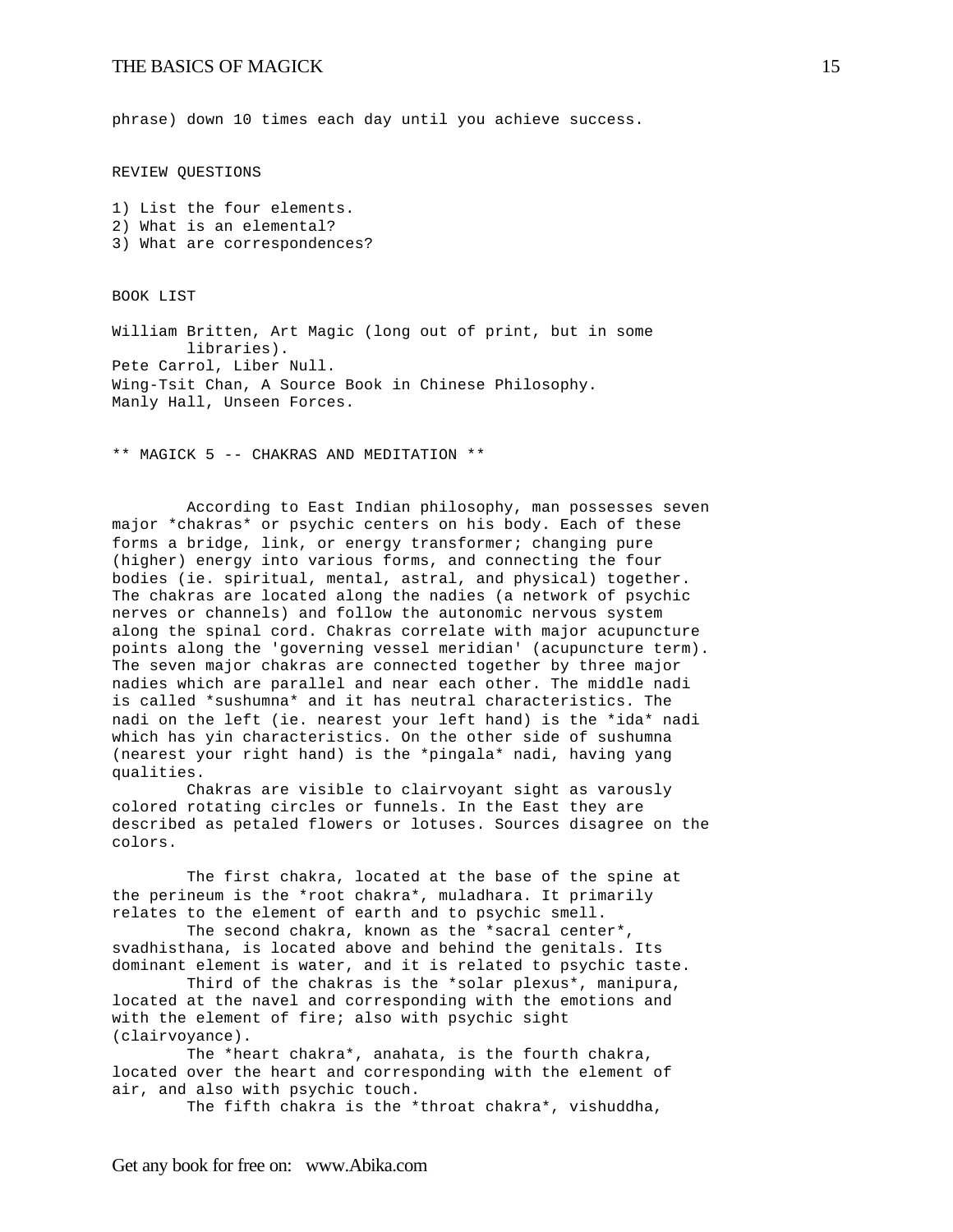located at the base of the throat (thyroid) and corresponding with psychic hearing (clairaudience).

 The remaining two chakras are very important. They relate mostly to elevated states of consciousness. The \*frontal chakra\*, (or 'third eye') ajna, the sixth chakra, is located between, and slightly above, the eyebrows. Ajna is the center of psychic powers and can produce many psychic effects. Meditation on ajna is said to cure nervousness.

 Finally, the \*crown chakra\*, sahasrara, located atop the head, (pineal gland) is the seventh chakra. It is referred to as the thousand-petaled lotus and corresponds with astral projection and enlightenment.

 There are also many minor chakras throughout the body. Each chakra has a sound (letter) and a pitch which is sometimes used to invoke it.

## THE TATTVAS

 Some occultists prefer to describe the magical elements as tattvas according to the Eastern system. Notice that these symbols and colors are generally different than the western symbols and colors for the elements.

| tattva   | tattvic symbol  |
|----------|-----------------|
|          |                 |
| prithivi | yellow square   |
| apas     | silver crescent |
| tejas    | red triangle    |
| vayu     | blue circle     |
| akasa    | black oval      |
|          |                 |

## YOGA

 Yoga originated in India. It is a physical or mental discipline designed to condition and invigorate the mind and body. There are many kinds of yoga, but they may be generally divided into three main types...

 Hatha yoga -- affect the mind through the body using physical exercises; improve physical health and endurance.

 Raja yoga -- affect the mind through mental training; improve concentration.

 Mantra yoga -- affect the mind through chanting and affirmation; achieve relaxation.

## MEDITATION

 This is a much touted area of the occult. There are many meditation techniques, and many claims made for the benefits of meditation. Basicly, meditation has two functions -- relaxation, and perhaps, improved concentration. There are two main types...

1) concentration meditation (focusing),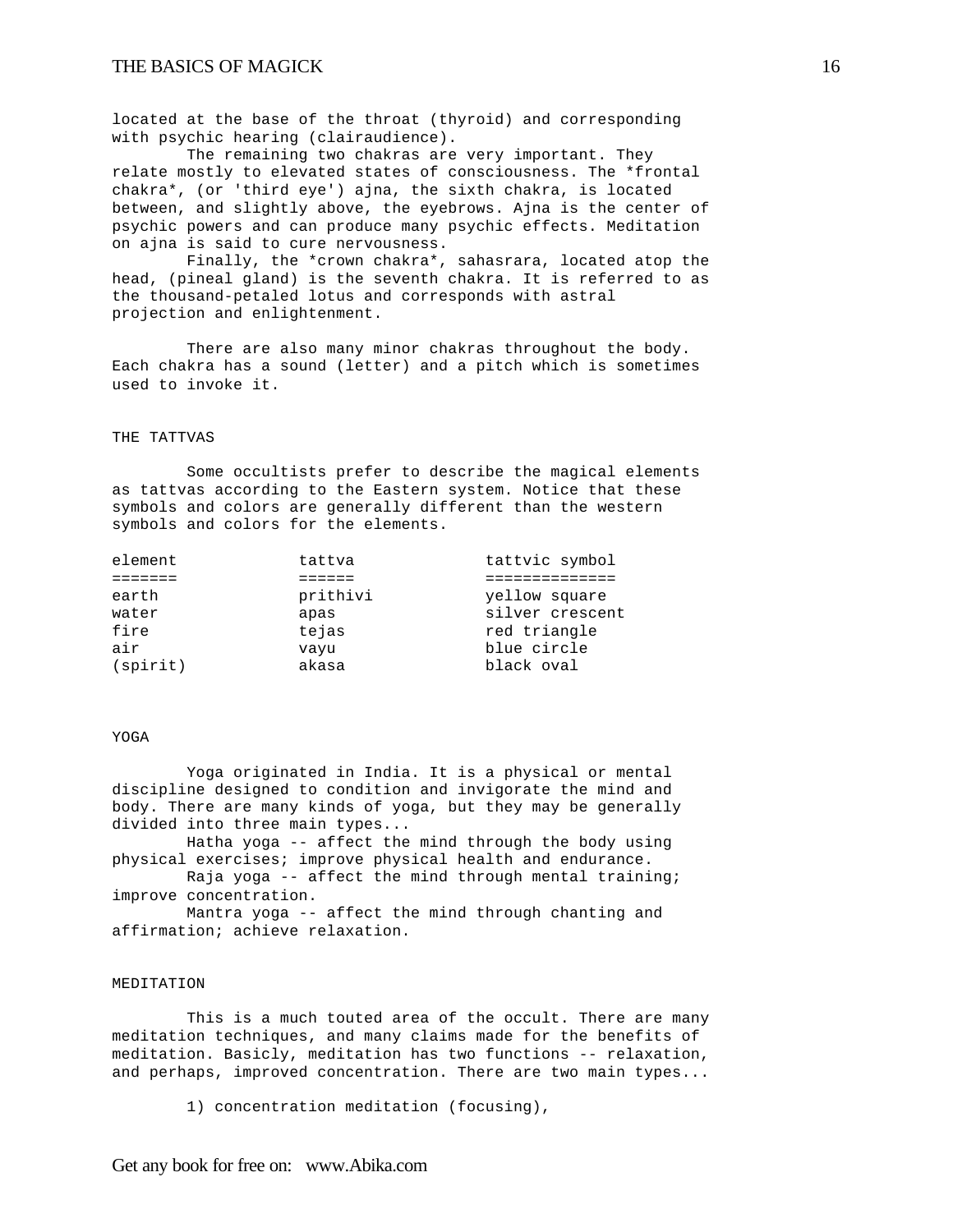2) insight meditation (mindfullness).

Most kinds of meditation are the concentrative type. One simply focuses his attention upon a single physical object (such as a candle flame); upon a sensation (such as that felt while walking or breathing); upon an emotion (such as reverence or love); upon a mantra spoken aloud or even silently; or upon a visualization (as in chakra meditation, see below)...Concentration meditation is, simply put, a form of self-hypnosis.

 A mantra (or mantrum) is one or more words or syllables which are repeated -- often chanted -- aloud...A simple yet powerful mantra is to vibrate the mystical word 'OM'. This mantra has long been associated in India with the godhead/unity. Use it to aid in tuning into universal vibrations which promote feelings of harmony, peace, and well-being. Use it before magick ritual to 'get into the mood' and afterward to 'dismiss the forces'. You vibrate a mantra by saying it slowly aloud in a lower-pitched voice than your normal speech, and a more or less constant pitch as well. Let the sound fade at the end of the mantra. A powerful one such as 'OM' will seem to vibrate the air around you. It should be vocalized for 5-10 seconds and repeated a number of times with a few seconds rest between each vocalization. Chanting of mantras may cause slight dizziness from hyperventilation.

 The other main type of meditaiton -- insight meditation -- is the analysis of thoughts and feelings in such a way as to cause realization of the subjectivity and illusion of experience. This is done in a effort to attain trancendental awareness. Such statements as, 'This body is not me', fall under this category. Buddhist meditations are usually of this type.

## CHAKRA MEDITATION

 There is a special type of concentrative meditation which we will call 'Chakra meditation'. This is basicly Kundalini yoga -- the practice of causing psychic energy (kundalini) to flow up sushumna, energizing the various chakras along the way. The practice, considered dangerous by some, will produce deffinite physiological sensations and psychological effects if continued long enough. It should not be attempted by epileptics or persons with an unstable mental or physical condition, or with heart disease. Certain drugs and medications, such as those used to treat epilepsy may retard progress. Although the technique is very simple, it may eventually produce powerful results. Results may at first appear hours after the practice during sleep. As each chakra is energized by this practice, it is said to add occult powers (sidhis), until at last the crown chakra is reached, and with it, full enlightenment is attained. Sometimes kundalini awakens all by itself.

 To practice this chakra meditation, you simply concentrate on the chakras, beginning with the root chakra, and moving progressively up, as you visualize psychic energy from the root chakra traveling up shushumna and vivifying each higher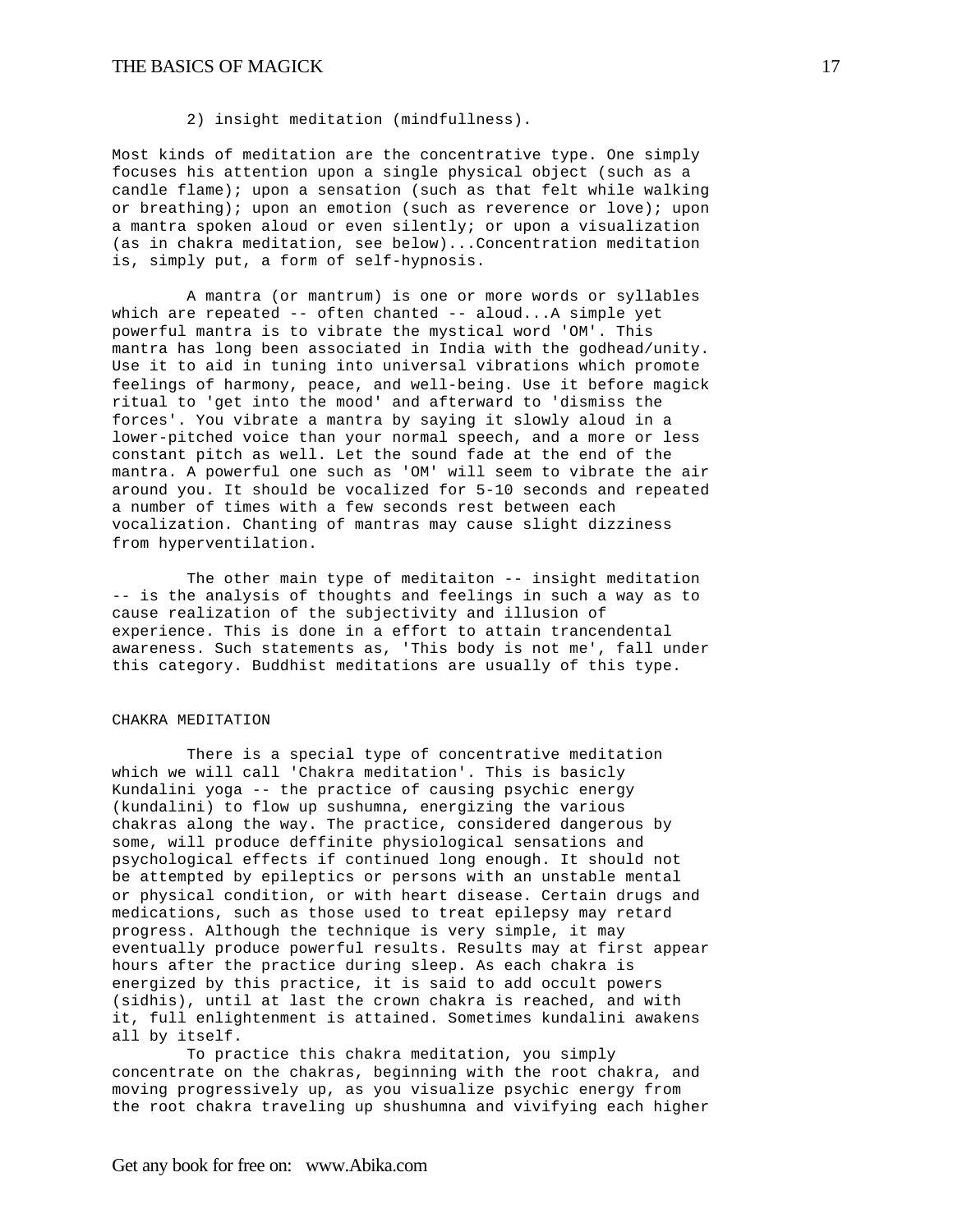chakra. As we mentioned the chakras have certain properties associated with them, so that this type of visualization may 'raise consciousness', promote astral projection, and other things -- once you have reached ajna and eventually the crown chakra. You might typically meditate in this fashion for 15 minutes to a half hour a day. It might help to practice some hatha yoga or other physical exercise in an effort to make the spinal cord 'more flexible'. Diet may also affect the process. The technique is also similar to the Tibetan 'Tummo' meditation. The rise of kundalini is sometimes experienced as a 'vibration' or buzzing, as light, or as heat.

## HEALTH AND DIET

 Certainly the way you treat your physical body will affect your mind. In magick you want an alert mind. Therefore, your body must be as healthy as you can keep it. Take care of your body. Exercise regularly. eat a good diet (with vitamin supplements), and do not consume anything which will have a negative effect upon the mind. Drugs, smoking,, and alcohol should be restricted, or eliminated. (The mind can create any condition which a drug can create.) A good rule here is moderation in what and how much you consume. (Most of this stuff is pretty obvious isn't it.) You may also want to cut down on sugar and processed foods. Many occultists advise dietary changes, expecially the non-eating of meat. We cannot deny the physical, psychological, and spiritual effect which all foods have. This effect may be described as the 'heaviness' factor of foods. Various foods are so ranked in the chart, lighter to heavier...

- 1. lettuce and other greens.
- 2. fruits and most vegetables.
- 3. wheat, rice, and other grains.
- 4. nuts, beans, and other legumes.
- 5. cheese, dairy products, including eggs.
- 6. fish, seafood.
- 7. chicken, poultry.
- 8. beef, pork, other red meats.

Note that meats, especially red meats are the 'heaviest' foods. Generally, foods which are harder to digest, or which are higher in protein are 'heavier' than those which are not. Animal products are heavier than plants. Foods high in carbohydrate (candy, bread, starch) are heavy. However, the 'heaviness' of foods is not directly related to the amount of caleries.

 What this means is that for various reasons, the heaviness of food in your diet will affect your magical experiences. You may be able to increase your psychic receptivity ('energy level') by eating lighter foods, or by eating less. Conversely, emphasizing heavy foods in your diet, or eating larger helpings, may help to 'bring you down to earth' should you 'rent the veil' too much. These are generalizations, of course, and it may take a number of days of dietary change before you notice much effect. I do not advocate radical dietary changes, excessive fasting, or malnutrition. Your good health is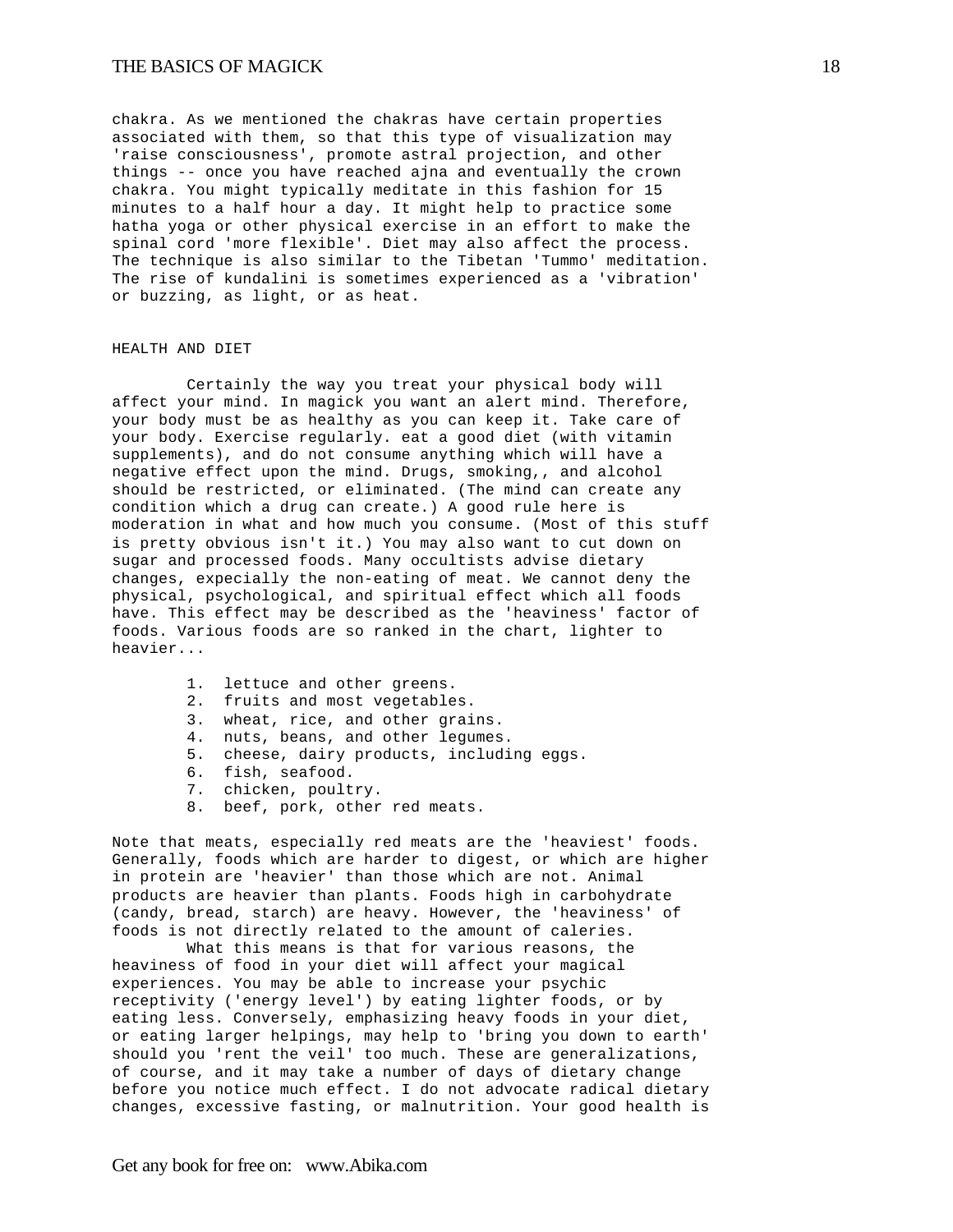far more important in magick than any temporary effect you get from prolonged starvation. A change in diet will sometimes only produce a temporary effect, until the physical body adapts to the change. Healthy natural foods and lifestyle make it easier for us to be healthy, but ultimately, good health is a mentual quality (attitude).

#### THE FOUR-FOLD BREATH

 With physical exercise too, moderation is advised. (You should be cautious, or not attempt it if you have a respiratory or heart condition. Check with your physician if in doubt, and don't overdo.) One of the most useful physical exercises is pranayama, or controlled breathing (actually a type of hatha yoga exercise). For this and any other calesthentics or hatha yoga which you might choose to do a 'kitchen timer' is suggested (many of these aren't accurate for under three minutes, but are helpful for longer periods).

 The main purpose of pranayama is to relax the body and mind. There are many kinds of pranayama, but a simple one called the 'four-fold breath' will suffice. This consists of four short quick inhallations, then four short quick exhallations; then repeat, continuing until the allotted time is used up. It will take about 1 1/2 seconds for the four inhallations, and about 1 1/2 seconds for the four exhallations; or about 3 seconds for the complete in-out cycle ('rep' for repetition). There should be no strain of any kind during your pranayama. You will probably notice a slight dizziness, particularly at first, since the effect of pranayama is to hyperventilate. Try sitting back in a chair with your eyes closed when you do your pranayama. Begin a minute a day for the first week and gradually increase up to about five minutes a day. If you do the pranayama befor your magical activity, it will help you to get 'into the mood'. It is also an excellent aid to relaxation and tension release. Pranayama should not be done during heavy air pollution. Other exercises you might consider are hatha yoga, calesthentics, walking or jogging.

#### REVIEW QUESTIONS

1) What is a chakra? List them. 2) Name the three major nadies. Which nadi is hot? 3) What is pranayama?

BOOK LIST

Arthur Diekman, The Observing Self. W.Y. Evans-Wentz, Tibetan Yoga and Secret Doctrines. Sandra Gibson, Beyond the Mind. King and Skinner, Techniques of High Magic. Swami Sivananda, Kundalini Yoga. John Woodroffe (pseud. for Arthur Avalon), The Serpent Power.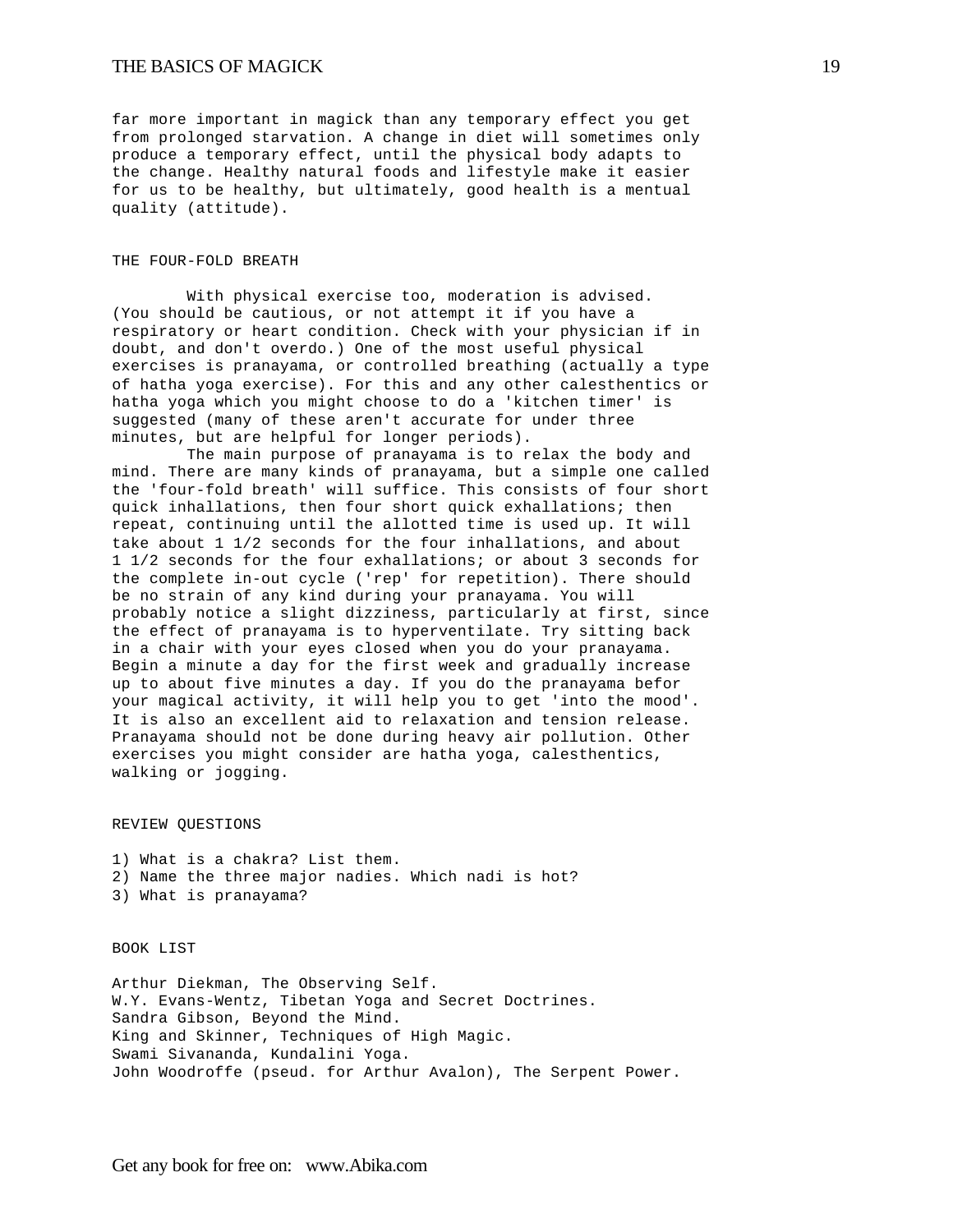\*\* MAGICK 6 -- THOUGHTFORMS AND SPIRITS \*\*

 Although there are hundreds of kinds of divination, the principle ones are astrology, geomancy, the tarot, the I Ching, and direct psychic means (especially clairvoyance). True divination is more than a mechanical system, for it implies true psychic interpretation (receiving). Some form of divination is often used in magick ritual to communicate with the entity invoked.

 Since divination operates through the mind, it is affected and biased by the mind. Our attitudes and fears may alter it. Sometimes results are very detailed, and accurate -- but not always. Often the future is plastic and changeable anyway, and the use of magick may alter the result. Thus divination shows tendencies only, which may be helpful, but must not rule us.

## DEVELOPING CLAIRVOYANCE

 It is possible to improve your natural ability with clairvoyance through practice. A good start might be to look around you, then close your eyes and try to picture your surroundings. This is also good exercise for visualization. And visualization is an essential talent in magick. Open your eyes again and check your accuracy. Then close your eyes and try it again. When you use your physical eyes, look at everything like a child seeing it for the first time. Let the vividness of color and form burn into you, until everything takes on a veritable glow. Try to capture that glow when you close your eyes now and picture your surroundings. It's just a simple step to extend what you see with your eyes closed into what you remember seeing in the next room, or what you \*imagine\* seeing in the next building, the next city, even the other side of the world. Don't expect perfect results, especially at first. Just try to be even partly right. Another exercise is to picture a clock face, and thereby tell the time clairvoyantly.

#### THE AURA

 Under the right conditions, it is possible to clairvoyantly observe a colored light around other people. This is known as the 'aura'. Sometimes the aura is seen as multi-colored emanations around the person, built up of various differently colored layers and zones. Although many occult dabblers claim to be able to see the aura easily and under many varied conditions, I seriously doubt that they do. There are optical illusions and qualities of sight which can sometimes trick one into thinking he sees what he does not see. In this area, the quality of sight known as after image is especially pertinent. Do this: stare at any solidly colored bright object for a few moments. Very intense red, green, or blue are especially good for this. Now look away at a white surface and you will see a phantom image of the object in its

Get any book for free on: www.Abika.com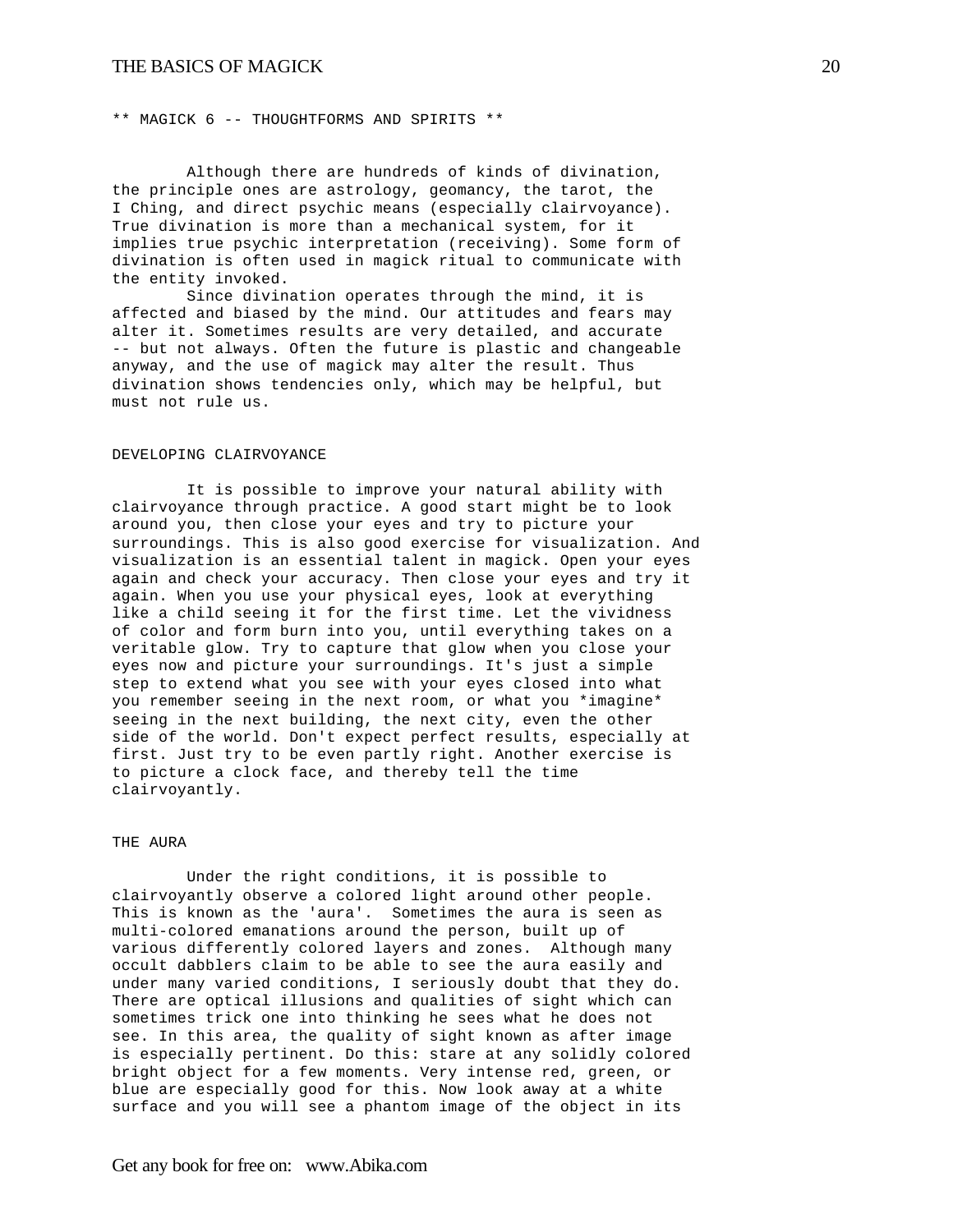complementary color (a red object will show green, a blue one orange, etc.). If the bright object is in front of a light surface, you may observe a fringe of complementary color around the object after a few moments. This is all very normal, and is used by some magical groups as an aid to visualization sometimes called 'flashing colors'. Some silly people will stare at other people in the same way. And when they see the after image of the person's clothing, they think they are seeing his aura. What is more, various meanings have been attributed to the colors of the aura. A psychic who can see the aura is supposed to be able to determine that persons emotional state. Thus psychic frauds can have a marvelous time with auras. One deluded psychic taught a class I attended in which he performed instant psychoanalysis on the basis of the supposed aura. It was obvious that he was actually observing after images from the students clothes!

 This brings us to the chart of aura colors on the next page. It is a general guide, based mostly on Theosophical material. Various groups may attribute different meanings to the colors. The colors we show on the chart are emotional in nature; useful if you plan to create an artificial elemental or do healing. Surrounding yourself with a particular color will tend to produce the specific psychological effect described in the chart. That quality of color is useful in magick ritual.

.pa (next page)

COLORS OF THE AURA

| BLACK        | malice           |                                                                         |                                                                                             |
|--------------|------------------|-------------------------------------------------------------------------|---------------------------------------------------------------------------------------------|
|              |                  | dark gray                                                               | depression                                                                                  |
|              |                  | pale qray                                                               | fear                                                                                        |
| BROWN        | materialism      |                                                                         |                                                                                             |
|              |                  | muddy gray<br>or                                                        | selfishness                                                                                 |
|              |                  | dull rust                                                               |                                                                                             |
| RED          | energy           |                                                                         |                                                                                             |
|              |                  | bright red<br>dirty red<br>dull red<br>rose                             | anger and force<br>passion and sensuality<br>selfish love<br>unselfish love                 |
| ORANGE pride |                  |                                                                         |                                                                                             |
|              |                  | orange cloud<br>bright orange                                           | irritability<br>noble indignation                                                           |
|              | YELLOW intellect |                                                                         |                                                                                             |
|              |                  | yellow-green<br>earthy yellow<br>lemmon<br>bright gold<br>brt. red-yel. | low intellect<br>selfish thought<br>high intellect<br>logical thinking<br>spiritual thought |
| GREEN        | empathy          |                                                                         |                                                                                             |
|              |                  | qray-qreen<br>greenish-brown<br>emerald green                           | deceit, jealously<br>jealousy<br>unselfish resourcefulness                                  |

21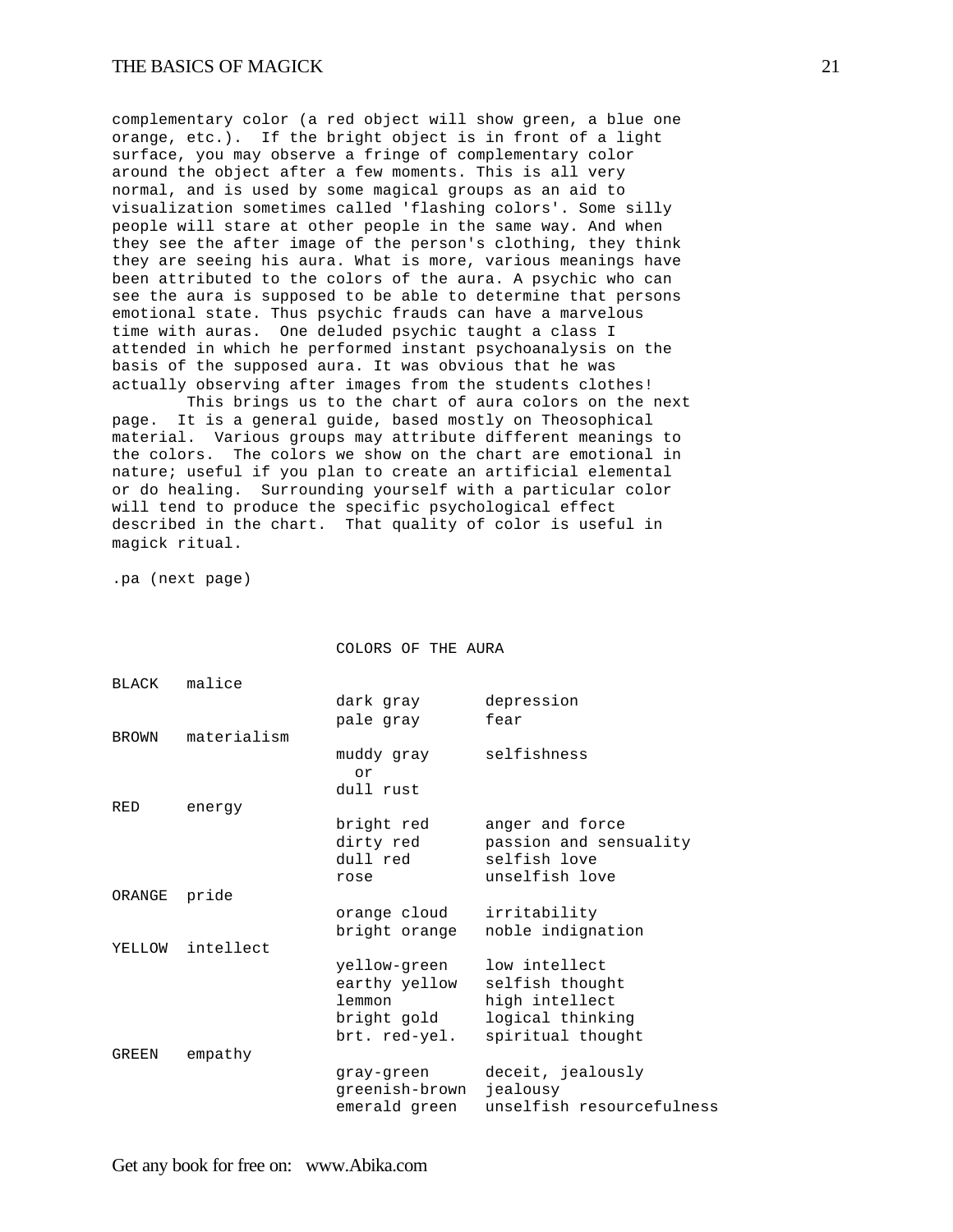foliage green sympathy & empathy brt. apple-grn strong vitality brt. turquoise deep sympathy & compassion BLUE devotion (religious feeling) gray-blue fetishism light blue noble spiritual devotion dark blue religious feeling brt. lilac-blu lofty religious idealism VIOLET spiritual psychic & spiritual faculty

WHITE purity/protection

.pa

#### THOUGHTFORMS AND SPIRITS

 Whenever we concentrate our thoughts, we draw psychic energy together. This is called a thoughtform. Usually the energy dissipates as soon as we break the concentration, but it is possible to purposely concentrate energy in this way, producing very strong thoughtforms. Such thoughtforms are vortexes or centers of psychic energy. They can exist as entities by themselves, at least for a while. They are basically inanimate, non-thinking forces. Talking to one is about as logical as talking to a chair. In this way, thoughtforms are similar to elementals, ghosts, and spirits. All of these psychic entities consist of a psychic energy vortex which could be described as a localized field or as a discontinuity of the physical world.

 Psychic entities respond to certain electrostatic and magnetic fields, and to other energy vortexes. That is why they respond to magick ritual. Someday, we may accomplish the same thing with electronic machines. Psychic entities are sometimes able to affect our thought processes.

 Thoughtforms, elementals, and ghosts are usually not very smart. If they display any intelligence at all, it is limited. They are the morons of the spirit world. Their behavior is usually automatic, repetitive, robot-like (just like some people). We see that artificial elementals are little more than astral robots. Spirits and deities are more intelligent and volitional.

## DIRECTED ATTENTION

 Your mind follows your attention. Wherever you direct your attention, there will your thoughts go too. By directing attention to a specific place or purpose you \*focus\* mental energy upon it.

 For example: you're having lunch in a cafeteria crowded with people. It is a large place, and everyone there is talking at once, so that the room is a constant jumble of noise. You happen to notice a man accross the room; he reminds you of someone. All at once he drops his fork and you hear it hit the table. But would you have noticed the sound of his fork if you had not been looking? No. Only by focusing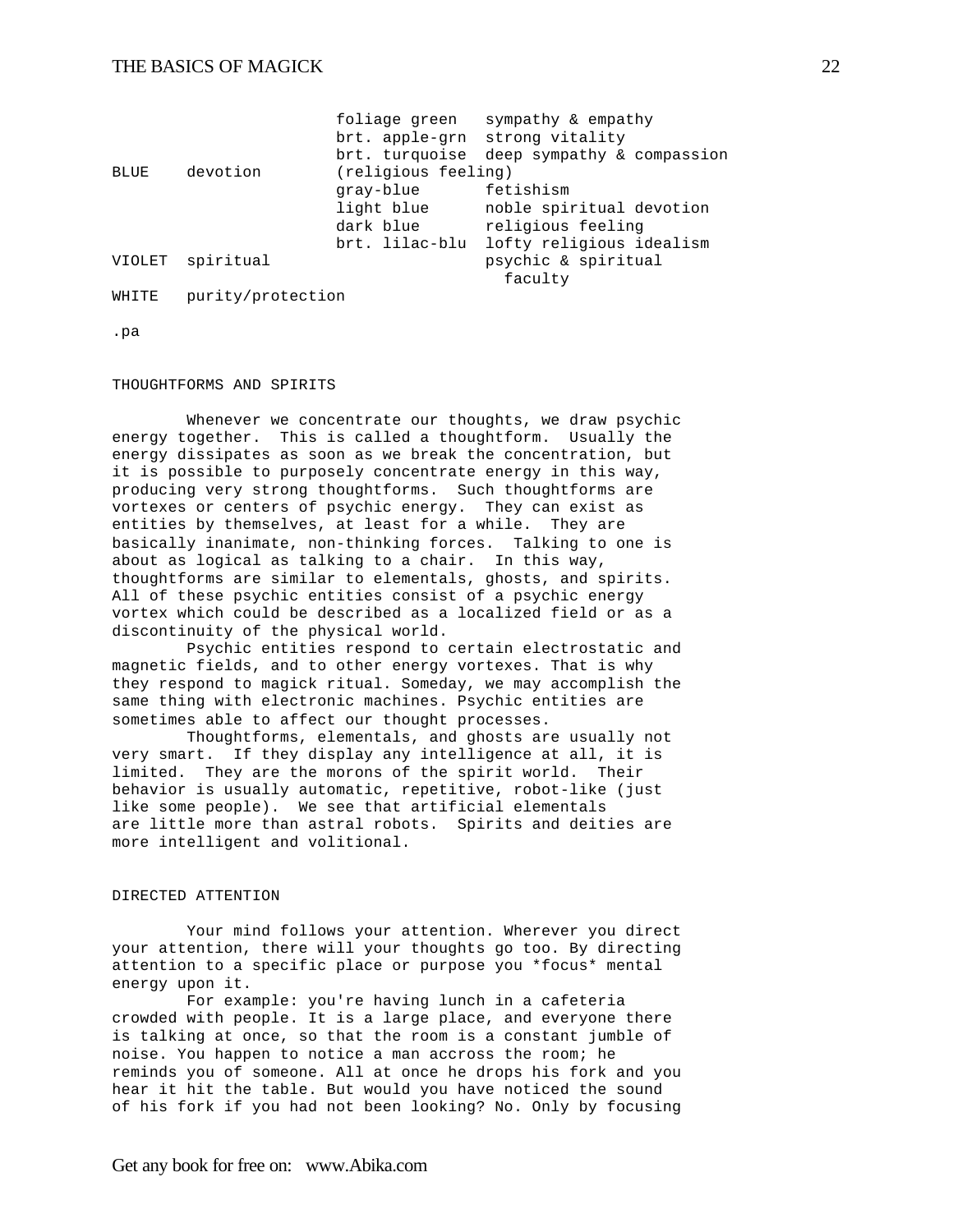your attention there were you able to pick out that individual event and associated sound.

 It is a dark night. You are walking and the only light you have is from the flashlight you hold in your hand. As you move the flashlight around, the beam of light from it directs your attention first one way then another. Now, the mind is something like that flashlight in the dark. And by directed attention, you point the mind to one place or another. As with that flashlight beam, you see where the mind is pointed; nothing more. The rest is 'noise'. And so we could define mental noise as anything not focused upon. In another way, noise could be considered as negative emotions, attitudes, and thoughts which make it more difficult to direct the attention.

 Your emotions follow your thoughts quite easily. Your emotions are not YOU, but are rather reactions prompted by your model and ego -- like a performance or an act, while the real you watches. In a similar way, directing your attention toward a specific emotion will cause you to experience that emotion.

#### REVIEW QUESTIONS

1) What is the aura? 2) What is a thoughtform? 3) How can you develope clairvoyance?

BOOK LIST

Annie Bessant and Charles Leadbeater, Thought Forms. W.E. Butler, How to Develop Clairvoyance. J.H. Brennan, Astral Doorways. Piero Ferrucci, What We May Be. Kilner, The Human Aura. Swami Panchadasi, The Human Aura. A.E. Powell, The Etheric Double. Harold Sherman, How to Make ESP Work for You.

#### \*\* MAGICK 7 -- BASIC RITUAL \*\*

 It may be said that ritual is the very heart of magick. For it is through ritual that we acheive our magical results. Ritual is a magical procedure or ceremony we perform in order to change the environment. Usually we think of ritual as bearing on active magick, although certainly, it can also affect passive magick. Most often the change achieved is subjective and in the physical world. Outsiders may put them down to coincidence, but the effects are very real. Magical goals for a ritual should not be taken lightly.

 The successful practice of magick depends upon strong belief. The simplest ritual of them all must be belief itself. If you can believe in your desired results strongly enough, that act is a magical ritual which will achieve your results. Even a very complex ritual is no more effective than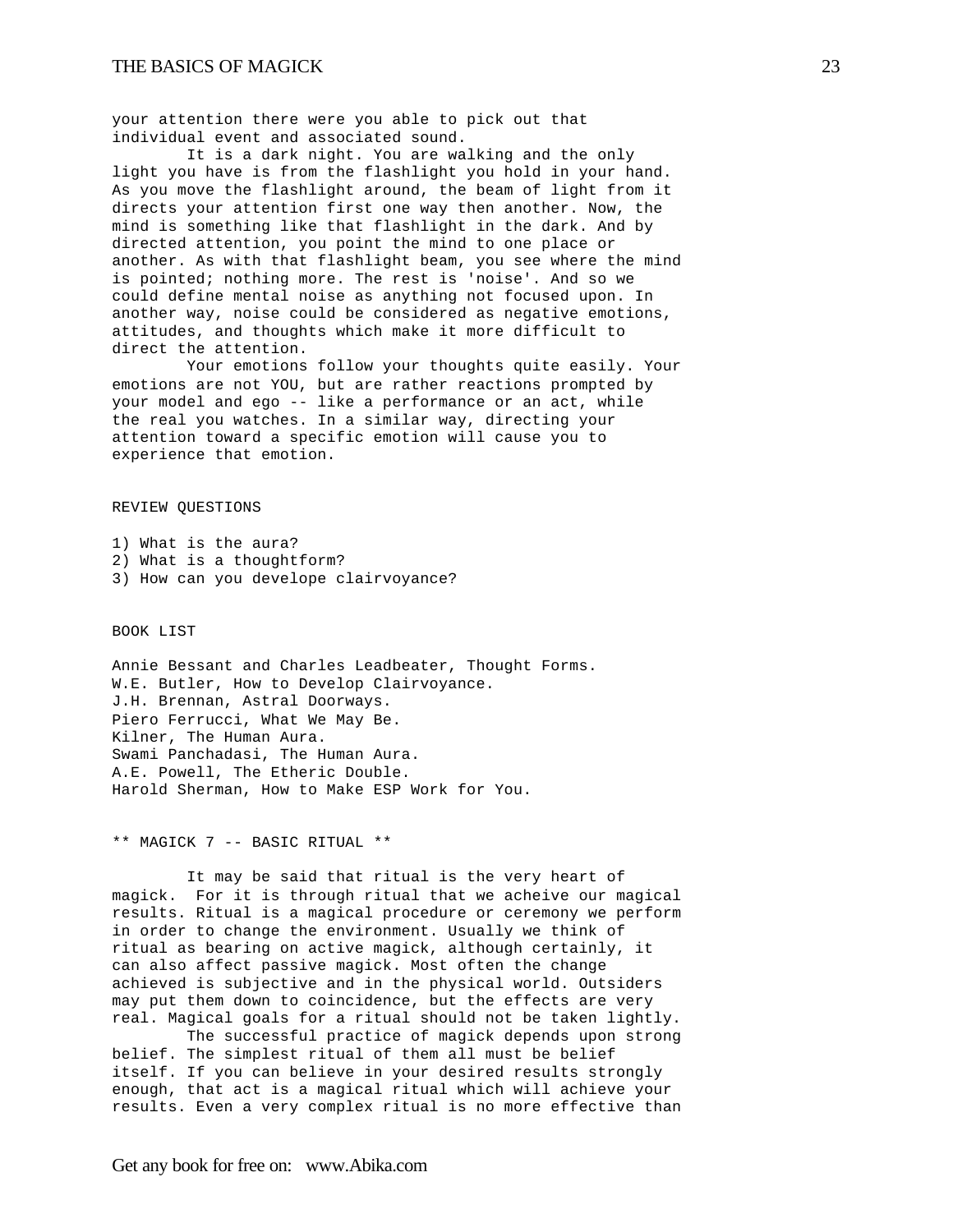strong belief. There are aids to concentration which may help. Thus in \*creative visualization\*, imagination and controlled breathing are brought into play.

#### CREATIVE VISUALIZATION

 When you want to magically achieve something, first picture it clearly in your mind. The more deffinite and specific your idea of what it is the better. Picture yourself having it or doing it. Visualize it as vividly and as intensely as you can and hold it in your thoughts for a few moments. Concentrate on it intensely (it may help to hold your breath). Feel the energy of desire welling up inside you. Then suddenly feel the image or desire released from your mind. Feel the energy filtering through the image and intensifying it, as if the image is a 'stencil'. Imagine the energy exploding out from you into the macrocosm in all directions at once, and feel the universe 'tilt' as it reacts to the force. (At the same time it may help to release your breath suddenly). Feel the energy draining from you. Finally, \*believe\* that your purpose \*has\* been accomplished; that it HAS HAPPENED, perhaps saying something such as "so mote it be", or "it is done".

#### THE BASIC PARTS OF A RITUAL

 Often rituals are more formal than the above, but any full magick ritual must always reduce to these stages -- 1) imaging; 2) building; 3) firing. Sometimes a ritual must be repeated every day for a while to achieve difficult results or to overcome weak belief.

## THE MAGICK CIRCLE

 Often an important part of formal ritual is the magick circle. Medieval magicians considered the circle essential, and placed great emphasis upon its exactness. Elaborate designs were invented with many layers of complex symbols and words. It was very important that the circle be completely intact with no breaks in it. The magician and any other participants stand in the circle during ritual. Today, circles are made on the floor with chalk or paint, rock salt, or a rope. Whatever its form, the circle is still an important part of magical protection for the magician. This is especially important for aversive entities and purposes. The circle also helps in focusing the energy of the ritual toward its purpose, that is, it keeps it contained until the magician is ready to release it. Of course, the magick circle is basicly only a symbol, but it may eventually be possible to supplement the circle with electronic equipment for a similar purpose. We are researching the practicality of electrostaticly charged Faraday shields.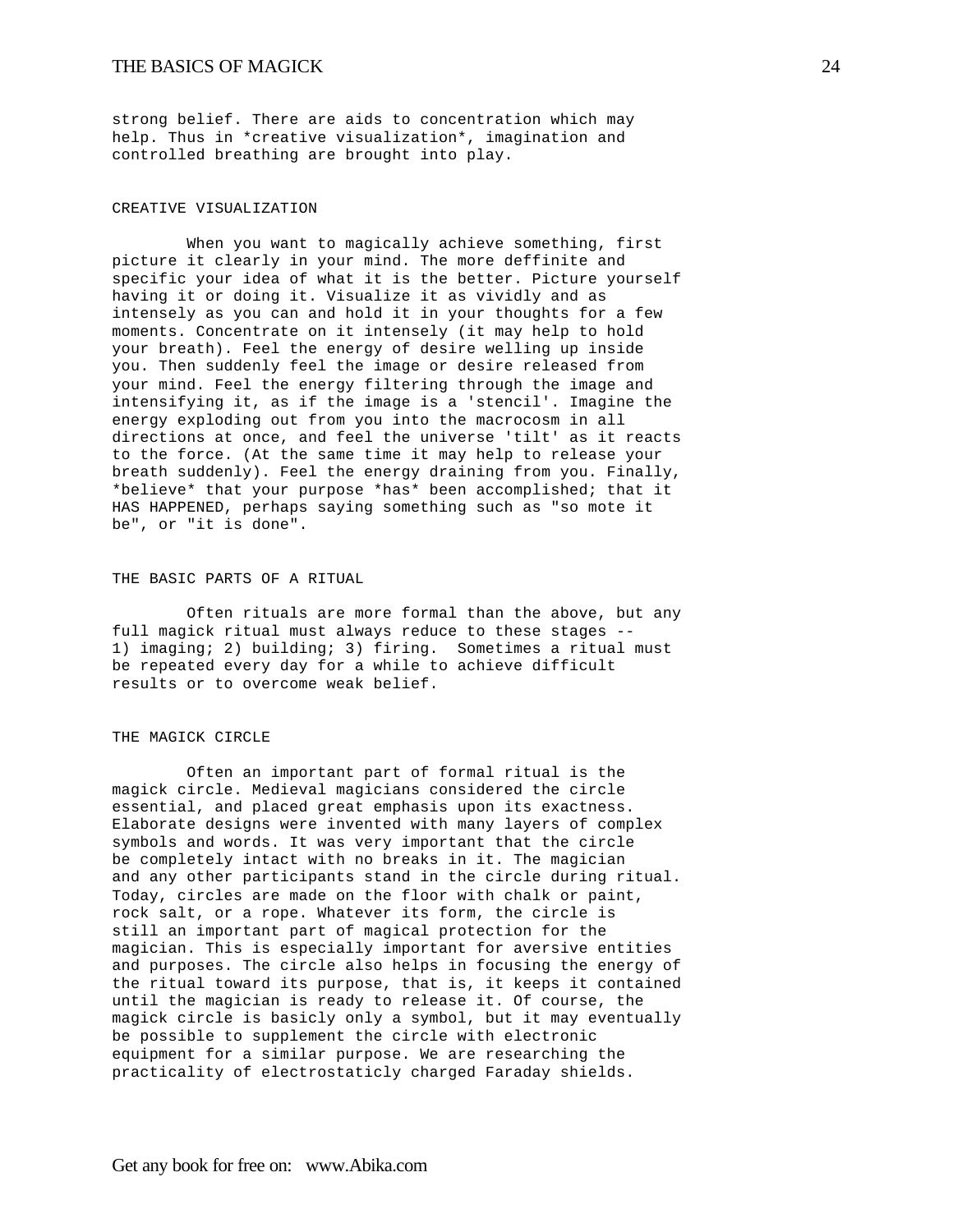## ARTIFICIAL ELEMENTALS

 An artificial elemental is useful for certain tasks: 1) invisible watcher and observer, telling you what it sees; 2) psychic guard; 3) it can be used in healing; 4) it is helpful in other ways. Ophiel calls the artificial elemental a 'familiar'. Producing your own artificial elemental is fairly easy. YOU MUST ASSUME THAT THE ACT HAS PRODUCED RESULTS, EVEN IF YOU DO NOT IMMEDIATELY OBSERVE THEM. It is entirely possible to produce one of these little beasties and not know it (not being clairvoyant enough to observe it directly). Therefore, and this is a general principle of any magick, never ignore forces you have set into motion. Even though you may not see the elemental, you may nevertheless 'feel' it.

 WARNING -- Do not use artificial elementals for any kind of aversive magick at this point; they can be nasty little critters to get rid of. Should you have to eliminate one of them which you created in error, you must re-absorb it back into yourself through your will; or in some cases you can 'exorcise' it.

#### HOW TO CREATE AN ARTIFICIAL ELEMENTAL

 You can create your own artificial elemental for various purposes. An artificial elemental is basically a thoughtform which has been strengthened with emotion. Refer to the aura color chart in the previous lesson and decide what color to make the elemental, based upon your intended purpose. Apple green is a good choice for general purposes. Then decide on a shape or outline. Do you want your elemental to resemble some sort of animal? A simple circle or cloud is a good place to start. With this in mind you can use ritual to create your elemental. Creative visualization is good for this. Visualize it glowing before you. A darkened room is helpful for this.

 Communicate with your elemental with telepathy, by talking to it, or with creative visualization. Your artificial elemental is closely linked to you and your subconscious attitudes. It will generally not do things you think it cannot do. As in any magick, results relate to effort and belief. Another way of looking at an artificial elemental is as an aspect of your personality (sub personality) which has been detached from you.

## INVOCATION

 Formal ritual usually involves the invocation (ritually calling up) of a god or goddess, spirit, or other entity. In this sense, magick is somewhat similar to pagan religion and witchcraft. However, we consider magick ritual a technique, not a religion. Worship need not be involved. Sometimes the invocation of an entity creates an artificial elemental.

Crowley says there are three different kinds of

25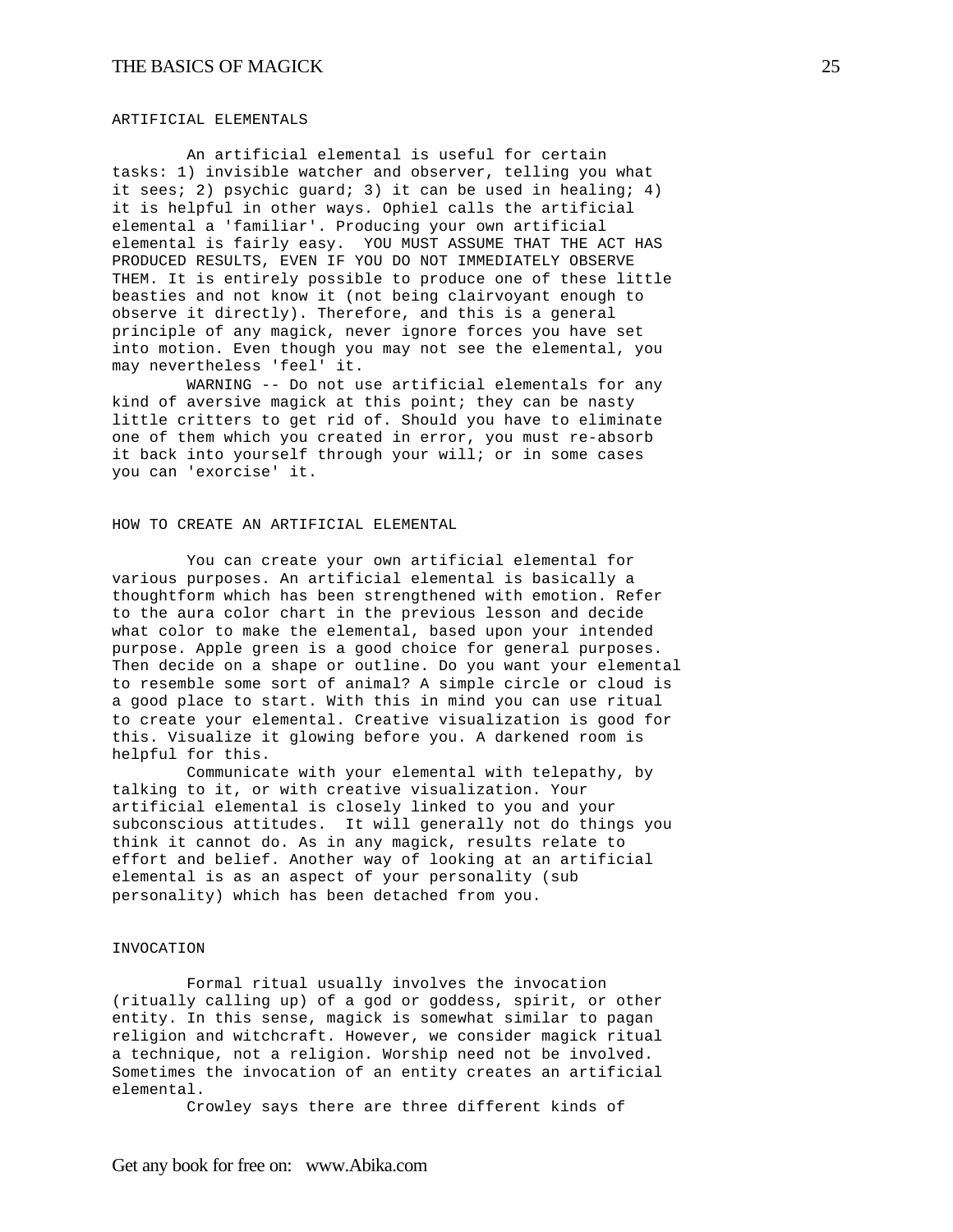invocation -- 1) Devotion to the entity (as in the Bhakti yoga of the Hare Krishna sect; the Faustian devil pact). 2) Ceremonial invocation -- usual method of the middle ages. 3) Drama -- usually needs more than one person (as in a mass).

#### >>CAUTIONS<<

 1. Often as not a ritual may produce side-effects, usually something similar to, though not exactly the desired goal. If the true goal is delayed (as sometimes happens) we may see the side effects first. And if for some reason the goal is not achieved at all ('missing the target') the side effects may be pronounced. Examples: 1) You use magick ritual to hurry shipment of an anticipated package in the mail. Side effect -- the next day an unexpected package (the wrong one) arrives instead. 2) You use magick ritual to cause a certain person to phone you. Side effect -- for several days all sorts of people phone you...The sides effects will not affect you (or anyone else) adversely unless that is what you inwardly want.

 2. We may say with certainty that "something always happens" when we perform a magick ritual. But like everything else, magick follows the 'law of results'. This means that results require effort of some kind. And if you don't work hard enough at it you don't get results. Difficult goals have greater resistance (magical inertia) to overcome. If the ritual doesn't produce the desired results there is a good chance that the reason for the failure is within oursleves. Be certain there is no contradiction between your model and your magical goals. Sometimes self doubt and mental contradictions (wanting and not wanting at the same time) may interfere. The first step in magick is to re-program your model. And, of course you can help your magical results by working on the physical level toward your goals. Don't expect them to fall into your lap by themselves.

 3) A peculiar quality of magick is time displacement. Results of a ritual are not usually instantaneous. There is often a delay of 12 hours or more. Difficult tasks or weakly performed ritual are more likely to be delayed. In most cases a slight delay is alright, and it gives us time to get used to the comming changes. And sometimes the effects of a ritual appear to extend to before the ritual was performed!

 4) Because of the way magick works, a ritual may create an emphasis in what is sought, and a de-emphasis in everything else. Balance is therefore important here. Once the magical result is achieved it may be 'bound' to you and difficult to get rid of should you later decide to do so. Example: You use a magick ritual to help you find and buy a new house. Years later when you decide to sell it, you are unable to do so. Consider your magical goals wisely so you dont get stuck with something you don't really want. Note that theory says you can always unbind through ritual what was bound to you...theory says.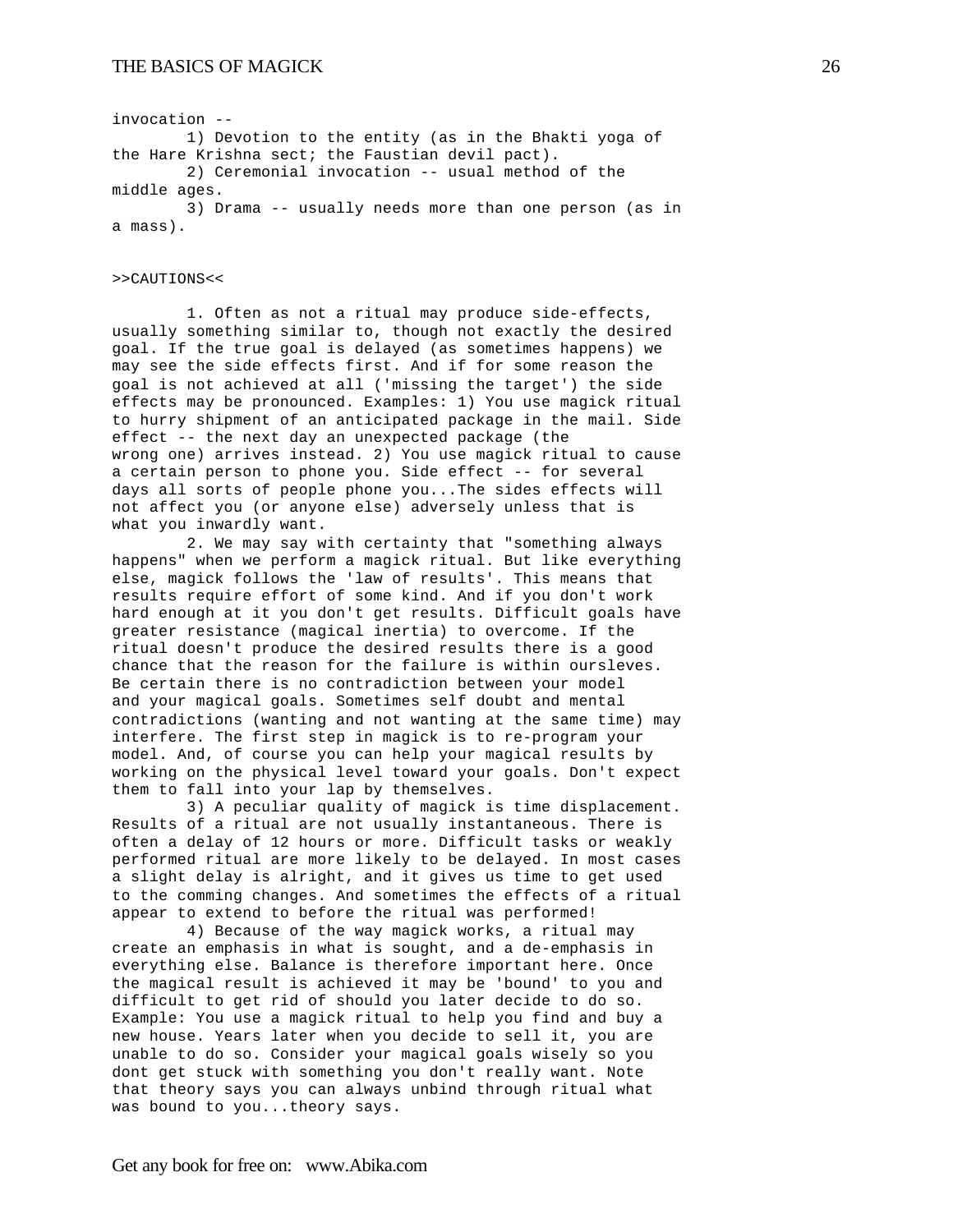5) Sometimes the environment appears to react against the magick after the results are achieved. This is particularly noticeable in using magick to affect the weather (and the main reason why you should NOT use magick to affect the weather). For example...Your performance of a ritual to produce a sunny day produces a sunny day. The next day is sunny, alright, but the rest of the month is cold and overcast. Here the weather seems to react to the magick in the opposite way to re-establish its natural balance. It is something like pushing a pendulum to one side and releasing it -- the pendulum swings to the other side. To quote Emmerson -- "For everything you gain you lose something...". I don't know that this is always true in magick, but it does illustrate the point. And another reason not to use magick to affect the weather is that it might foul it up in other parts of the country (world??).

 6) Finally, magick ritual (or any magick or occultism) is very dangerous for the mentally unstable. If you should somehow 'get out too far', eat 'heavy foods' as previously discussed (lesson on chakras) and use your religious background or old belief system for support. But remember too, that wierd experiences are not necessarily bad experiences.

REVIEW QUESTIONS

1) What is creative visualization?

- 2) List the basic parts of a ritual.
- 3) What is invocation?

RESEARCH TOPICS (for independent study) 1) Examine the differences between western magick and oriental magick.

2) How do medieval grimoirs follow the basic ritual pattern?

BOOK LIST

P.E.I. Bonewitz, Real Magic. David Conway, Magic: an Occult Primer (or Ritual Magic). Aleister Crowley, Magick in Theory and Practice. Denning and Phillips, Creative Visualization. Ophiel, Creative Visualization. A.E. Powell, The Astral Body. \_\_\_\_\_\_\_\_, The Mental Body. Joseph Weed, Wisdom of the Ancient Masters. Julian Wilde, Grimoire of Chaos Magick.

\*\* MAGICK 8 -- HEALING AND BANISHING \*\*

 Psychic or spiritual healing is a human potential we all possess. Some people are especially good at this. It is probably easier to heal someone else by occult means than yourself. In addition to healing in the presence of the person, there is 'absent healing' in which the healing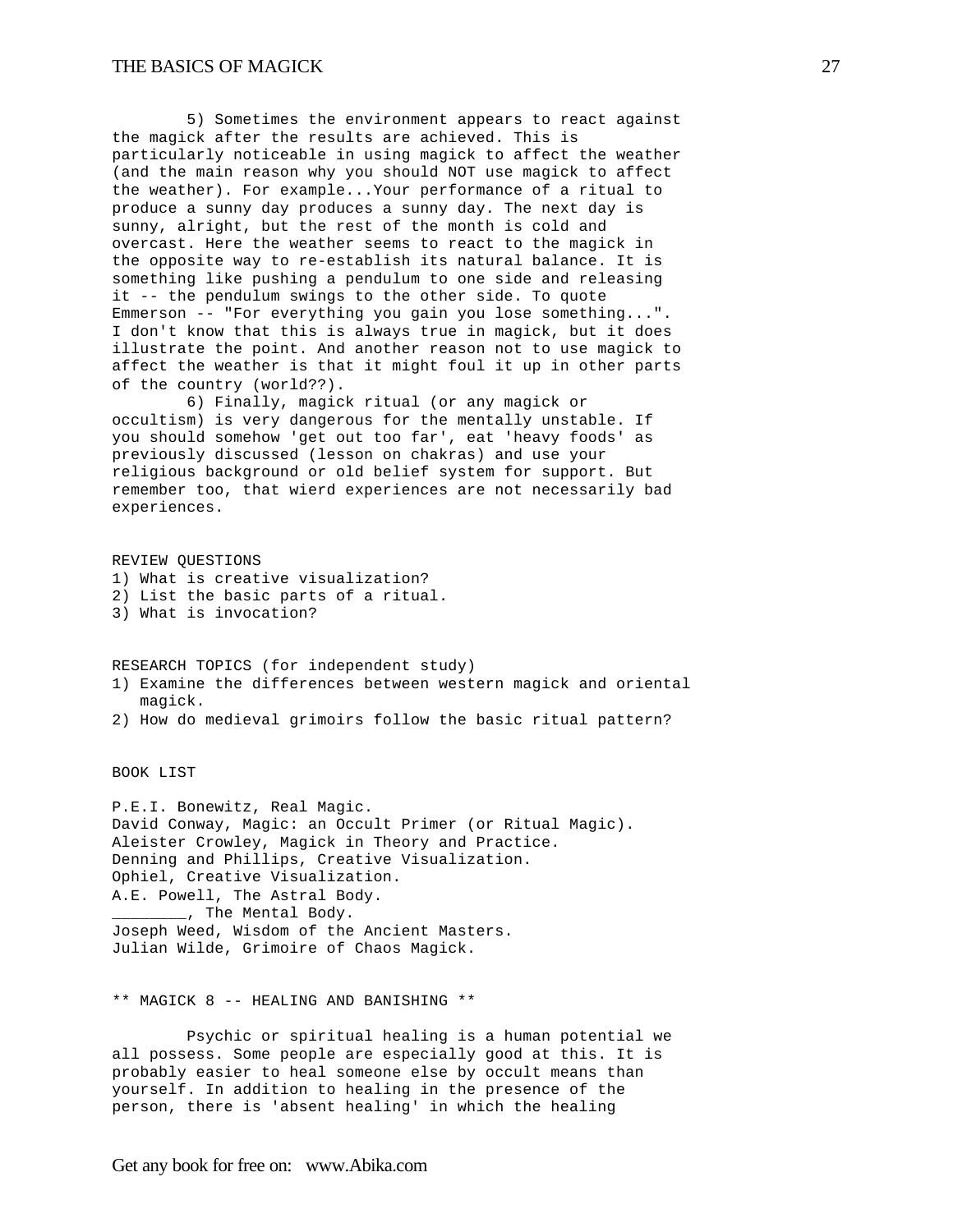occurs at a distance. Note that there are some who maintain that influence on another person without his specific knowledge and permission (yes, even in healing and helping) is black magick. (After all, everybody is living according to his own true will, so that healing or helping someone without permission is affecting his will). This means it is important to tell the person what you are planning to do and to ask his permission. The theory of psychic healing is that sickness is characterized (although not necessarily caused) by a deficiency and imbalance of vital energy. Psychic healing transfers energy from the healer to the sick to repair and rebalance his energies. If an inept healer overdoes the process, or if he doesn't take the precaution to 'disconnect' himself afterwards, he may find himself becoming sick due to energy drain and a linkage to his subject. Similarly, the healer should always be in a good state of health or he could unintentionally transfer his illness to the subject.

 The basic methods of psychic healing are: 1) creative visualization, 2) prayer, 3) ritual. Creative visualization is one of the easiest techniques. Mild illness may yield to only one or two treatments; serious ills will require many treatments over time. Psychic healing should always be combined with medical care and treatment. It does not replace doctors, medicine, or hospitals, since different levels (worlds) are involved. In creative visualization, we visualize the person being well. It may be helpful to utilize the appropriate color from the aura chart (such as bright apple-green, rose pink, or white) sent as a beam to the person or as a cloud surrounding him. This technique can be extended to include a simple kind of yoga in which we feel energy sent as we exhale explosively; the energy sent either via the breath or from one of the chakras such as the solar plexus. Sometimes in absent healing it is helpful to arrange a time for treatment in advance, asking your subject to be in a receptive state of mind and to sit back and close his eyes.

## THE BANISHING RITUAL

 One of the most basic and useful ceremonial rituals of magick is called the \*banishing ritual\*, or lesser ritual of the pentagram. A pentagram (or pentacle) is a five-pointed star with the point up. The banishing ritual is helpful in psychic protection and healing since it forms a protective barrier against malevolent forces. The psychic barrier it creates can be made to permit entry of desired (constructive) forces and the exclusion of negative ones. Thus, the banishing ritual is an essential first step in almost any formal full magick ceremony. The ritual requires that you use a magical implement or "weapon", such as a ceremonial knife, wand, or simply point your index finger, to "draw" the pentagram in the air at each of the cardinal points (four directions). Also, you will be chanting ('vibrating') some Hebrew names of God.

 Holding your magical weapon and facing east, extend your arm out straight in front of you. In this ritual you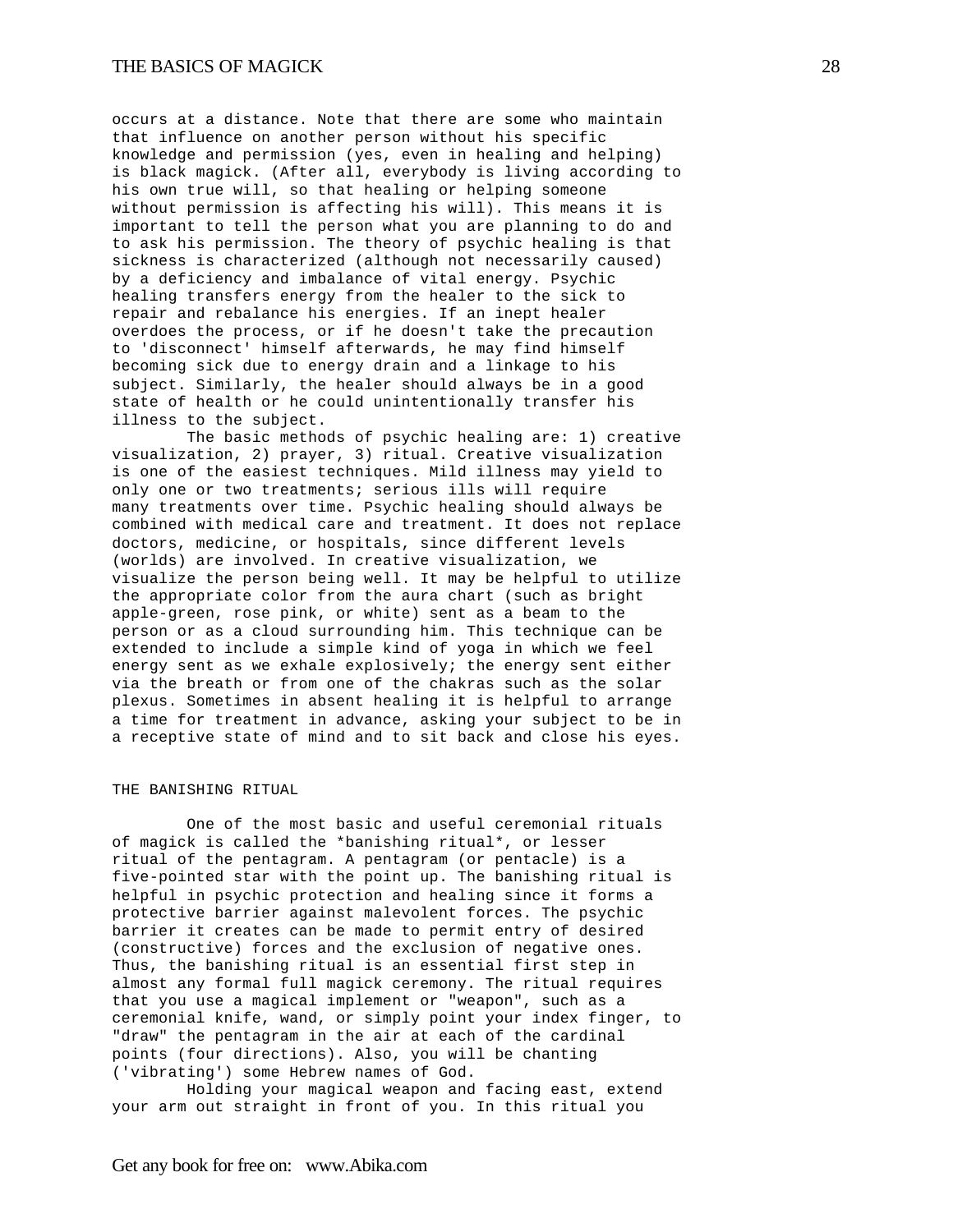will use the full sweep of your arm to draw the pentagram in the air. Follow the description below by beginning at the lower left and sweeping your magical weapon up toward the right, etc. as shown. Do not bend your arm at the wrist or elbow. While you do this, visualize the lines and eventually the star as vibrant white, floating in the space before you. You are projecting energy to do this, and the result will be a gleaming 5-pointed star floating in the east; visualize this as vividly as you can. Now you will energize it further by piercing the center of it with your magical weapon and vibrating (speaking slowly in a slightly lower than normal pitch, remember) "Yod-He-Vau-He".

```
=============================================
          -- DESCRIPTION --
Approximate points on a round clock face --
1. Begin at 7:30 position.
2. Point to 12 oclock position. 
3. Point to 4:30 position.
```
4. Point to 10:30 position.

5. Point to 2:30 position.

6. Return to 7:30 position.]

=============================================

 Then turn slowly to the next cardinal point in sequence, and as you do so, with your arm still extended in front of you, visualize a white line connecting around to the cardinal point. Trace a similar pentagram with the appropriate words and following the same procedure:

```
 South -- Adonai Tzaboath
 West -- Eh-Ei-He
```
 North -- Agla. Now complete the white line drawn back to the center of the eastern pentagram. Note that the cardinal points must be followed in a clockwise order, and the pentagram must be drawn in the manner illustrated; to do otherwise would change the function of the ritual. The result of all this should be a large bright white pentagram visualized hanging in mid-air at each of the four directions, all tied together by a bright

white line. You could now, for example, visualize the pentagrams moving out to the circumference of your home, thereby protecting all within.

 There is also a somewaht simplified version of this ritual in which the pentagram is traced only once overhead and then is energized with one of the four names, such as "Eh-Ei-He". Oftentimes the simplified version is sufficient, but naturally the effect of the full version is more complete.

 One of the primary uses of this ritual is to ward off psychic attack -- that is, when another is (consciously or unconsciously) attempting to harm you, cause sickness, accidents, bad dreams, emotional upset, or to force you to do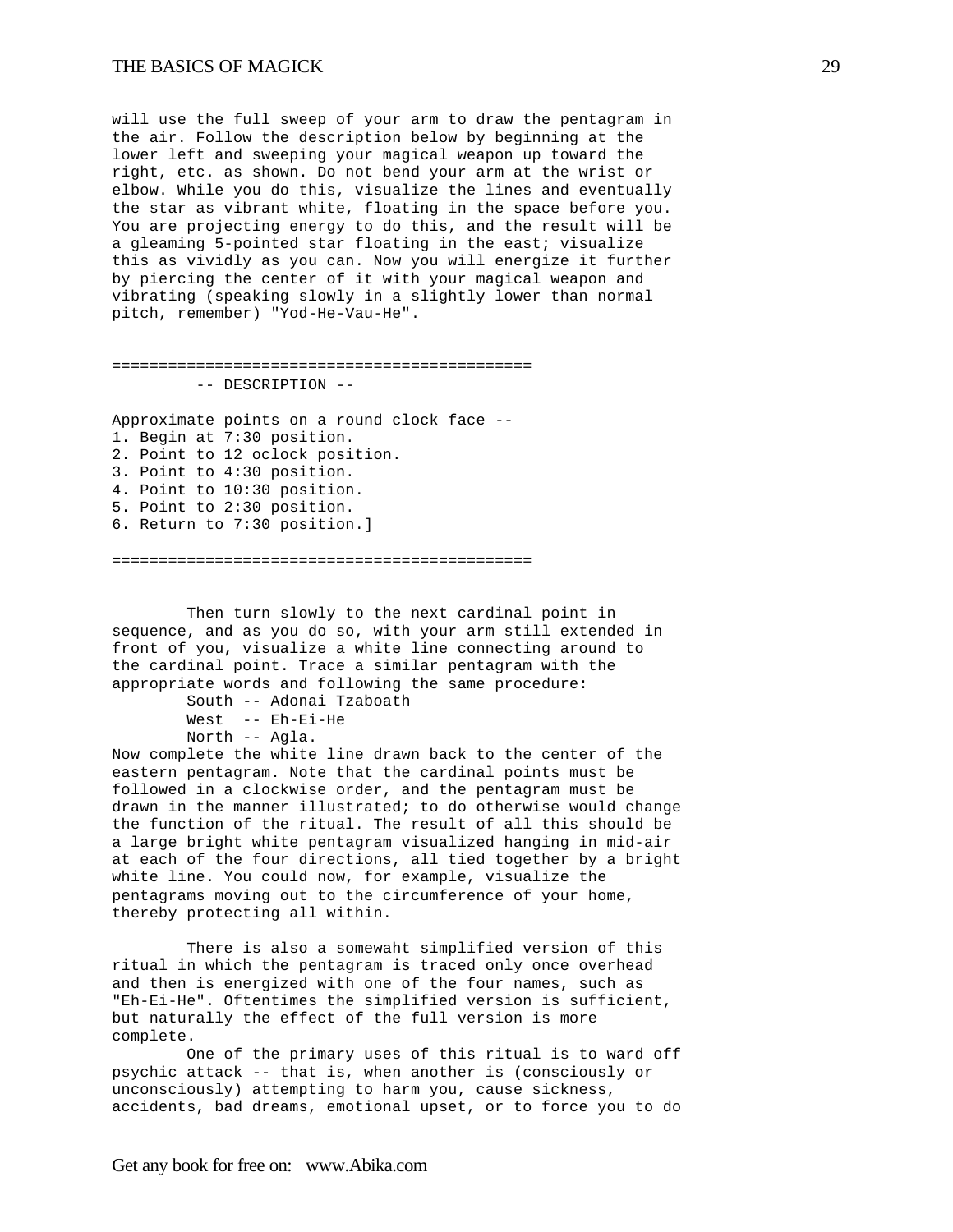something against your will. Fortunately this doesn't happen very often. The world of the magician is fairly safe for the pure of heart. Psychic attack usually depends upon vulnerabilities. If you are not vulnerable you are safe. Thus unificaition with the true will is the greatest protection possible. And the use of the banishing ritual is never hurtful. You can even use it to hold off negative aspects of yourself.

 Other forms of protection sometimes helpful (depending upon one's egregore/model) are recitation of the 'Lord's Prayer', the 23rd, and 91st Psalms.

REVIEW QUESTIONS

1) What is a pentagram? 2) What is psychic healing? List the basic methods. 3) What is the banishing ritual? Why is it used?

BOOK LIST

Dion Fortune, Psychic Self-Defense. \_\_\_\_\_\_\_\_, Sane Occultism. Adeliade Gardner, Vital Magnetic Healing. Max Heindel, The Vital Body. Ernest Holms, The Science of Mind. Mouni Sadhu, Theurgy.

\*\* MAGICK 9 -- ASTRAL PROJECTION \*\*

 Astral projection (OOBE, out of the body experience) is a popular area of occult literature; for traveling to see other worlds and places while the physical body sleeps or is entranced is an exciting notion. Astral projection is not dangerous. It is as safe as sleeping. Most dreams are probably unconscious astral projections, anyway. Although there has been quite a bit written on the subject, astral projection is difficult for many people. The main difficulty is the tendency to forget dream consciousness upon awakening. Accordingly, the successful practice of astral projection requires work.

 Modern psychology discounts the idea of actual OOBE (that the spirit temporarily vacates the physical body). However, the idea is very ancient. The Tibetans have an entire system of yoga (dream yoga) based upon astral projection. And here we have an important assumption: you are involved in an OOBE (at least to a degree) whenever you dream. What sets it apart from a full OOBE is your hazy consciousness during the experience and poor recall afterwards. Many people forget most of their dreams completely. Learning astral projection requires a kind of inner mental clarity and alertness.

 Dreams are a door to the subconscious which can be used for psychological and spiritual insight, and sometimes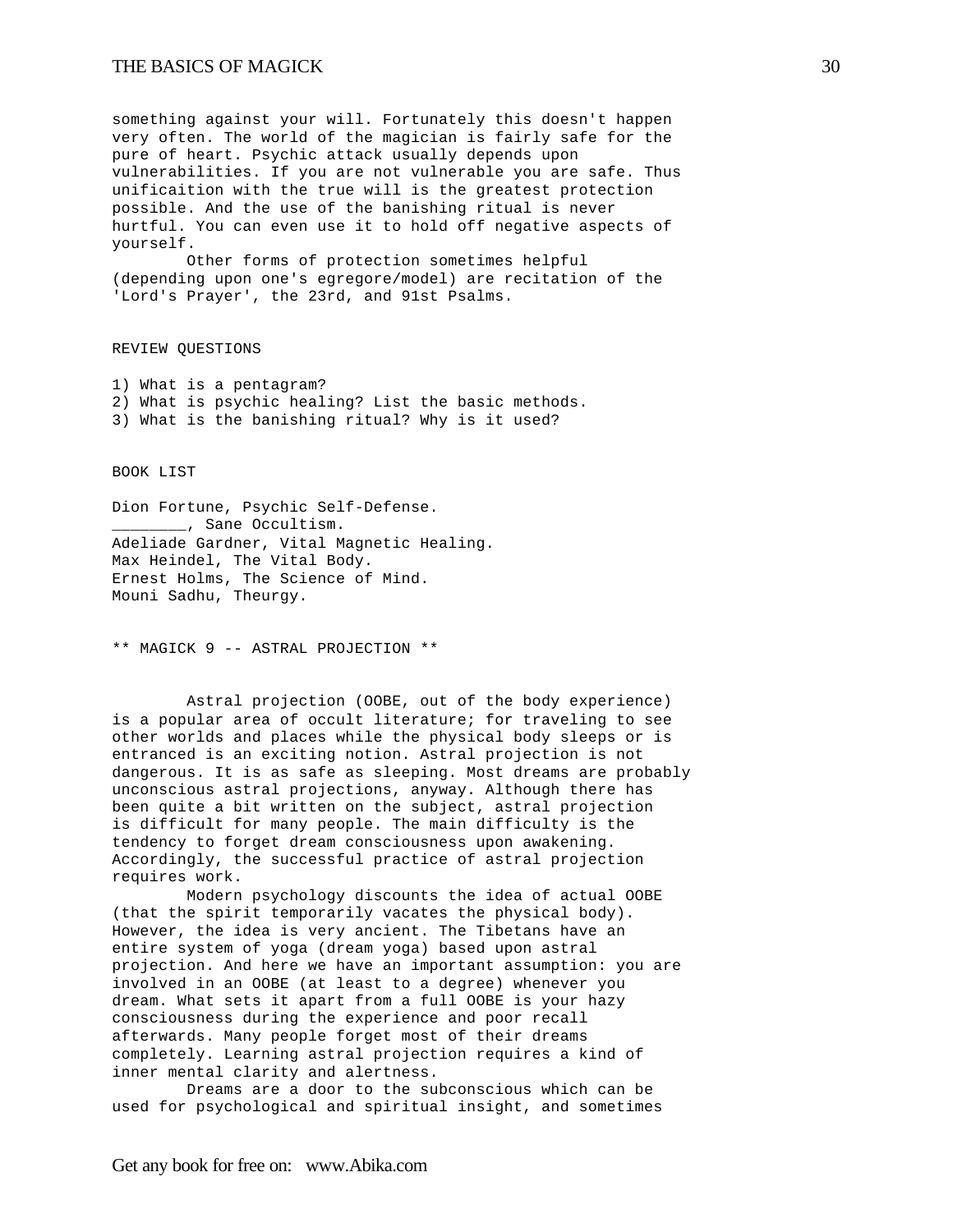for precognition. Dream content is influenced by external sounds and sensations. For example, a loud external noise (such as a train) will likely appear in your dream (if it doesn't wake you up!). Dreams are also influenced by events of the previous day, by your moods, and by suggestion. Everyone normally dreams 4 or 5 times a night (about every 2 hours). The longest dreams occur in the morning. Everyone dreams. You are more likely to remember the details of your dream when you first wake up. By keeping a dream diary you will improve dream recall. Have writing equipment or a tape recorder at your bedside for this purpose; also a light which isn't too bright. Suggest to yourself several times before you go to sleep, "I will awaken with the knowledge of a dream." Then when you do awaken, move quietly (sometimes just turning over drives the idea away). Remember first, then write the dream down, and then add as many details as possible. The next day check for objective facts and expand if you can (by remembering 'what happened before that'). Once you start remembering your dreams in this way, it will become easier to do so. (If you are unsuccessful at this, and \*really\* want to remember your dreams, you could arrange for someone to sit by your bedside all night long with a dim light on. Then when he sees your eyes moving back and forth -- rapid eye movements, a sign you are dreaming - he can wake you and ask for a dream report.)

## FORMS OF ASTRAL PROJECTION

 Astral projection may be subdivided into three basic types: mental projection, astral projection (proper) and etheric projection. And your OOBE may shift between them. Mental projection is really simple clairvoyance ('remote viewing'), and 'traveling in your mind'. Imagination plays a key role. The experience of mental projection is not particularly vivid, and you will more likely be an observer than a participant. Nevertheless, mental projection is an important 'way in' to astral projection proper.

 During mental projection and astral projection you are able to travel through solid objects, but are not able to act directly upon them or to move them (if they are in the physical world). This is not true during etheric projection. Whether it is simply subconscious expectation, or whether it is a true etheric projection which in theory means that part of your physical body has been relocated with your projection (the etheric or vital part) may be difficult to determine. Etheric projections generally travel at or very near the physical world. There are even cases reported (very, very rare ones) in which the entire physical body is transferred to another location (teleportation), or cases in which the physical body exists and acts in two separate places at once (bilocation)!

 But our primary interest is astral projection proper, and mental projection to a lesser extent. Astral and mental projection are not confined to the physical world. Travel in the mental and astral realms is feasible, and often preferred. Nor are astral and mental projection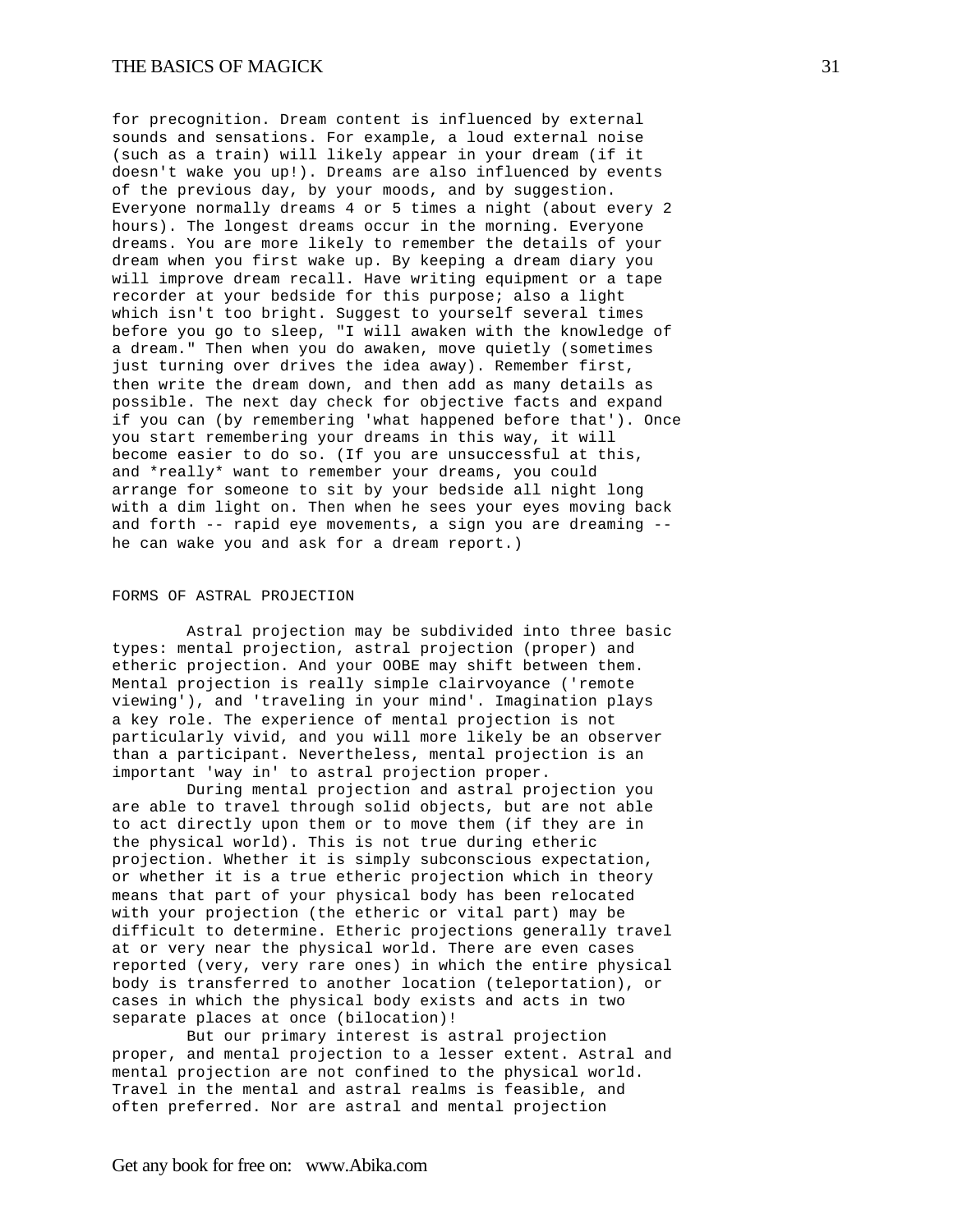restricted to the realm of the earth (you could even go to the moon and planets).

# STATES OF CONSCIOUSNESS

 The electrical activity of the brain has been observed and classified with EEG (electroencephalograph) equipment; signals picked up from the scalp by electrodes, then filtered and amplified, drive a graph recorder. Brain activity has been found to produce specific ranges for certain basic states of consciousness, as indicated in 'hz' (hertz, or cycles/vibrations per second):

> delta -- 0.2 to 3.5 hz (deep sleep, trance state), theta -- 3.5 to 7.5 hz (day dreaming, memory), alpha -- 7.5 to 13 hz (tranquility, heightened awareness, meditation), beta -- 13 to 28 hz (tension, 'normal' consciousness).

As you can see, some form of physical relaxation is implied in the alpha, theta, and delta consciousness. These states are in fact reached through deep breathing, hypnosis, and other relaxation techniques. OOBE occurs during these states, and delta is probably the most important for it. The problem is really, as we have said, one of maintaining mental awareness and alertness while experienceing these altered states. Experimental subjects hooked to an EEG do not show a discrete change from drowsy to sleep; it is very gradual.

 At the threshold between sleep and waking consciousness is a drowsy condition known as the hypnogogic state. OOBE seems to occur during this state, or a variant of it. By careful control of the hypnogogic state (not going beyond it) it is possible to enter OOBE directly.

#### BASIC TECHNIQUES

 Most methods of astral projection are methods of conditioning. Some form of trance or altered consciousness is always involved. No one ever projects consciously while fully awake (some may think that they do). Although there are many techniques used to produce an astral projection, they boil down to nine of them. They all sort of overlap.

 1) Diet -- Certain dietary practices may aid in OOBE, especially at first. These include fasting, vegitarianism, and in general the eating of 'light' foods as discussed in a a previous lesson. Carrots and raw eggs are thought to be especially beneficial, but all nuts are to be avoided. Over-eating should be avoided. And no food should be eaten just before an OOBE attempt. If you intend to practice during sleep, for example, allow 2 to 4 hours of no food or drink (except water) before bedtime. In general, we see here the same kind of dietary restrictions advocated for kundalini yoga.

 2) Progressive muscular relaxation -- This is one of the basic methods used in hypnosis and self-hypnosis.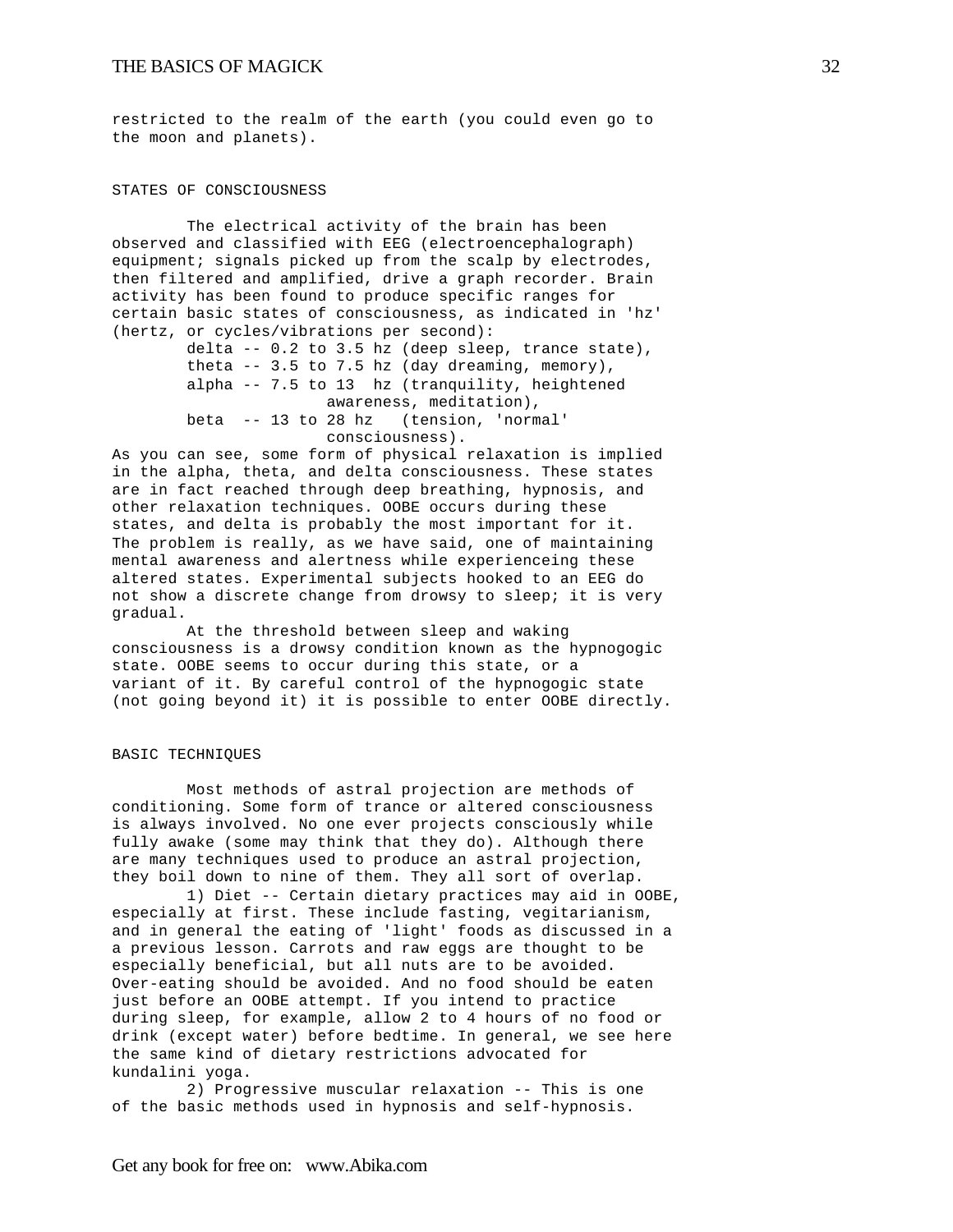Physical relaxation can assist one in attaining the requisite trance state. These techniques involve beginning at the toes and tensing, then relaxing the muscles, progressively up the entire body.

 3) Yoga and breath -- Yoga, mantra, and breathing exercises similarly aim at physical relaxation. The practice of kundalini yoga is particularly relevant, since it is concerned with altered consciousness. In fact the arousal of kundalini requires a similar state of consciousness to OOBE.

 4) Visualization -- This involves a type of extended clairvoyance or picturing of remote surroundings. If you can experience the feeling of being there, so much the better. Although this technique is essentially mental projection, it is possible to deepen mental projection into astral projection through (you guessed it!) visualization. Crowley taught a similar technique: a) visualize a closed door on a blank wall, b) imagine a meditation symbol on the door, c) visualize the door opening and yourself entering through it. And J.H. Brennan describes similar techniques wherein the door is shaped and colored like a tattva, or alternately, a chosen tarrot card is visualized and the student visualizes entering into it.

 5) Guided imagery -- In many respects similar to visualization. Except in this case, there is a guide (or perhaps a voice on tape) directing you by means of descriptions. As with visualization, mental rather than astral projection is most likely.

 6) Body of Light -- The old Golden Dawn technique. Imagine a duplicate (mirror image) of yourself in front of you. Then transfer your consciousness and sensation to the duplicate ('body of light').

 7) Strong willing -- Sort of like creative visualization experienced in the present. That is you express your strong desire to project through your willpower while you visualize yourself doing it.

 8) The Monroe techniques -- These are a series of steps developed by Robert Monroe: a) relax the body, b) enter the hypnogogic state, c) deepen the state, d) develope the senstation of 'vibration', e) separate from the body. The Monroe Institute has developed some cassete tapes which are claimed to help in this.

 9) Dream control -- This is one of the most important techniques. It involves becoming aware that you are dreaming. There are several ways to do this. Oliver Fox says to look for descrepancies in the dream to realize you are dreaming. One occult student I know of visualized a white horse which he could ride wherever he wished to go. After a time, when the horse appeared in his dreams it was his cue that he was actually dreaming/projecting. Don Juan tells Castaneda to look at his hands while he is dreaming. And even the tarot and Cabala may also be used as dream signals. Another method is to tell yourself each night as you go to sleep, "I can fly"; then when you do, you will know you are dreaming. Once you know you are dreaming you can control your dream/OOBE and go anywhere you want. Repetitive activities will also likely influence your

Get any book for free on: www.Abika.com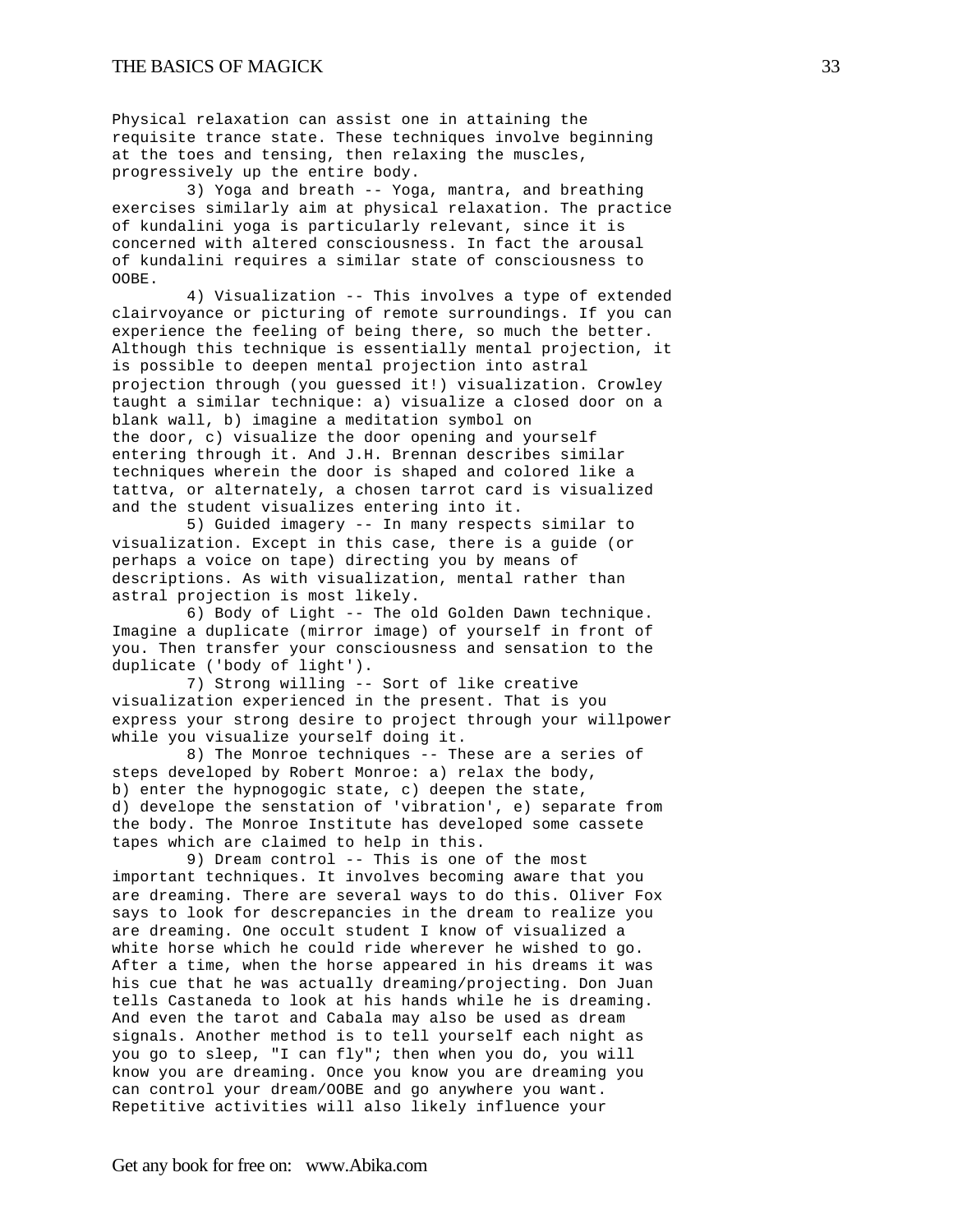dreams. For example, if you are on an automobile trip and spend most of the day driving, you will probably dream about driving. You can condition yourself to be aware you are dreaming by doing a repetitive activity many times (walking across the room or a particular magick ritual, for example). Then when you dream about it, you will know you are dreaming.

 Although all these techniques may appear straightforward, they all require effort. Astral projection is generally learned.

 The astral world is the "ghostland" into which one passes after death. It is sometimes possible to visit with the dead, or you might be called upon to reassure and assist those who have just passed over (died) or those who are consciously projecting for the first time. Many spirits, elementals and ghosts exist in the astral world. The magician should feel comfortable there. Tibetan belief is that through proficiency in OOBE, you no longer need reincarnate after death. The astral world is extremely changeable and subject to your thoughts. Your will can control your movements in the astral world, and if you seem to be going somewhere non-volitionally ('astral current') it is probably your true will causing it anyway. You might also experience heightened magical ability while in the astral realm.

[This is a popular subject, and there may be other files online about it. Check the PARANET file area for files such as --

OOBE.THR. MIAS.DOC. MONROE.DOC.]

REVIEW QUESTIONS

1) What is the relationship between astral projection and dreams. 2) What is mental projection?

3) List the nine basic methods of astral projection.

BOOK LIST H.P. Battersby, Man Outside Himself. J.H. Brennan, Astral Doorways. Robert Crookall, The Techniques of Astral Projection. Denning and Phillips, The Llewellyn Practical Guide to Astral Projection. Oliver Fox, Astral Projection. Gavin & Yvonne Frost, Astral Travel. Celia Green, Out-of-the-body Experiences. Richard A. Greene, The Handbook of Astral Projection. Herbert Greenhouse, The Astral Journey. Jack London, Star Rover (historical occult novel). Janet Mitchell, Out of Body Experiences. Robert Monroe, Journeys Out of the Body.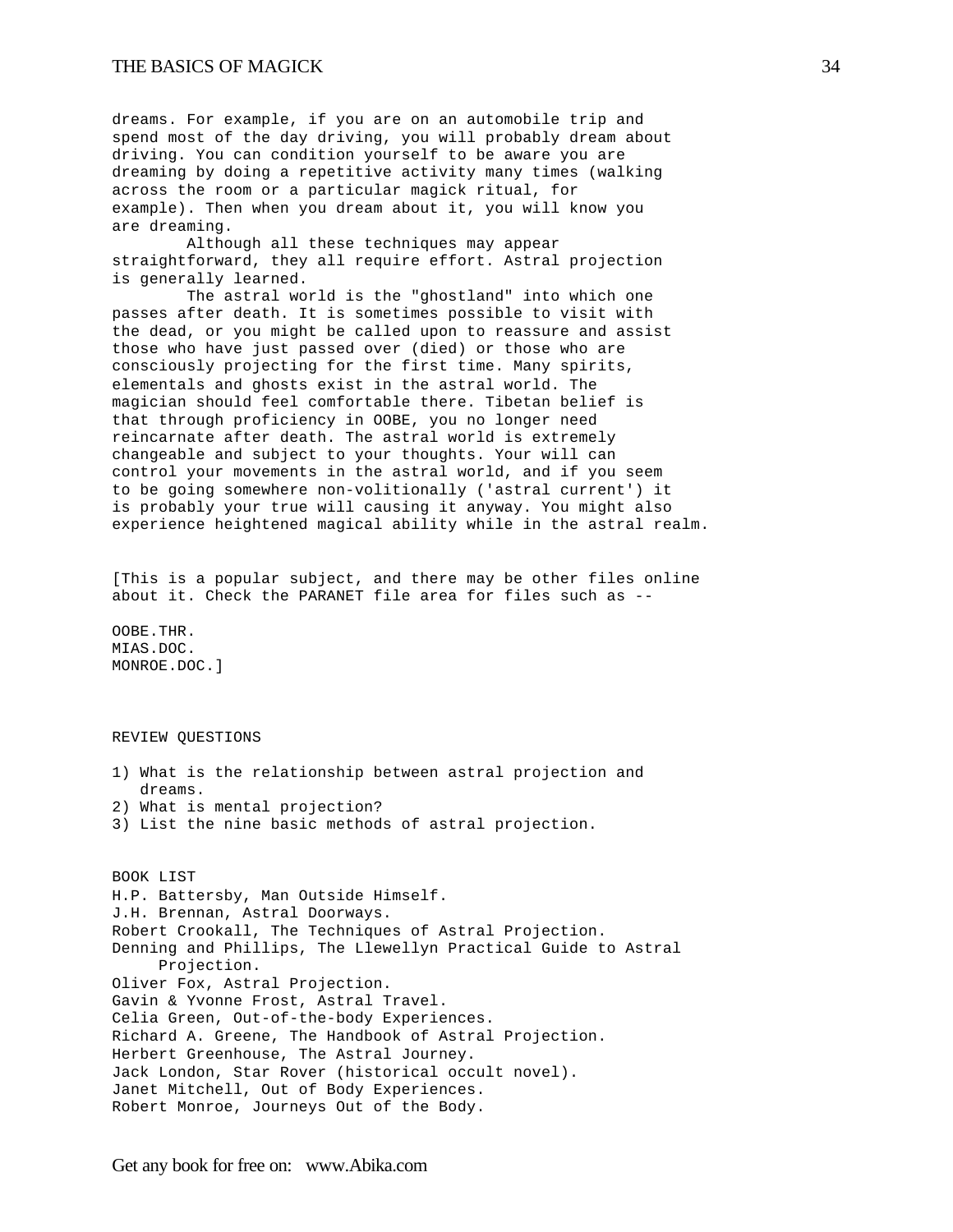Robert E. Moser, Mental and Astral Projection. Muldoon and Carrington, The Projection of the Astral Body. Ophiel, The Art and Practice of Astral Projection. A.E. Powell, The Astral Body. D. Scott Rogo, Leaving the Body. J.M. Shay, Out of the Body Consciousness. Susy Smith, The Enigma of Out-of-the-body Travel. Brad Steiger, The Mind Travelers. Yram, Practical Astral Projection.

-----------------------------------------------------------------------

 The following is from Magickal Blend Magazine, a bay-area periodical that publishes four editions a year. The magazine deals with many branches of the magickal world and can be useful to all aspiring magicians. Subscriptions cost \$12 per year. They can be reached at: Magickal Blend P.O. Box 11303

San Francisco, Ca. 94101-7303

 WHEN MAGIC DOESN'T WORK by Van Ault

Every magician has occasions in which the magic he is directing does not seem to work. The desired result, whether internal or external, does not come into manifestation. These occasions are opportunities for greater developement in the magical arts, and by working through the disappointment and discouragement, he can reach greater self-knowledge and technical expertise in the art.

2 I believe that magic always works. Magic is a tool, a reality shaper. Like any tool, however, its ability is limited to the operator's knowledge and skill. For an illustration, let's use the bow and arrow. Your intention is the arrow and your magical technique for directing that intention is the bow. You use the bow/technique to poise, balance and guide the intention/arrow with the strength of your arms and hands/ determination and will.

3 What happens when this all works together optimally? The will firmly grasps the clear intention, balances it upon the technique, you gather your emotional and mental force, and then fire the intention into the invisible world to be made manifest. In its own time and way, your wish materializes.

Conversely, if you haven't got the skill to bring all of these efforts together, things can go askew. Your arrow can veer and stray, or it may travel a few feet before losing power. Your bow can break, or not be strong enough to propel the arrow. Or, you may find that you've got your bow and arrow ready to use, but you haven't got sufficient strength to manipulate it.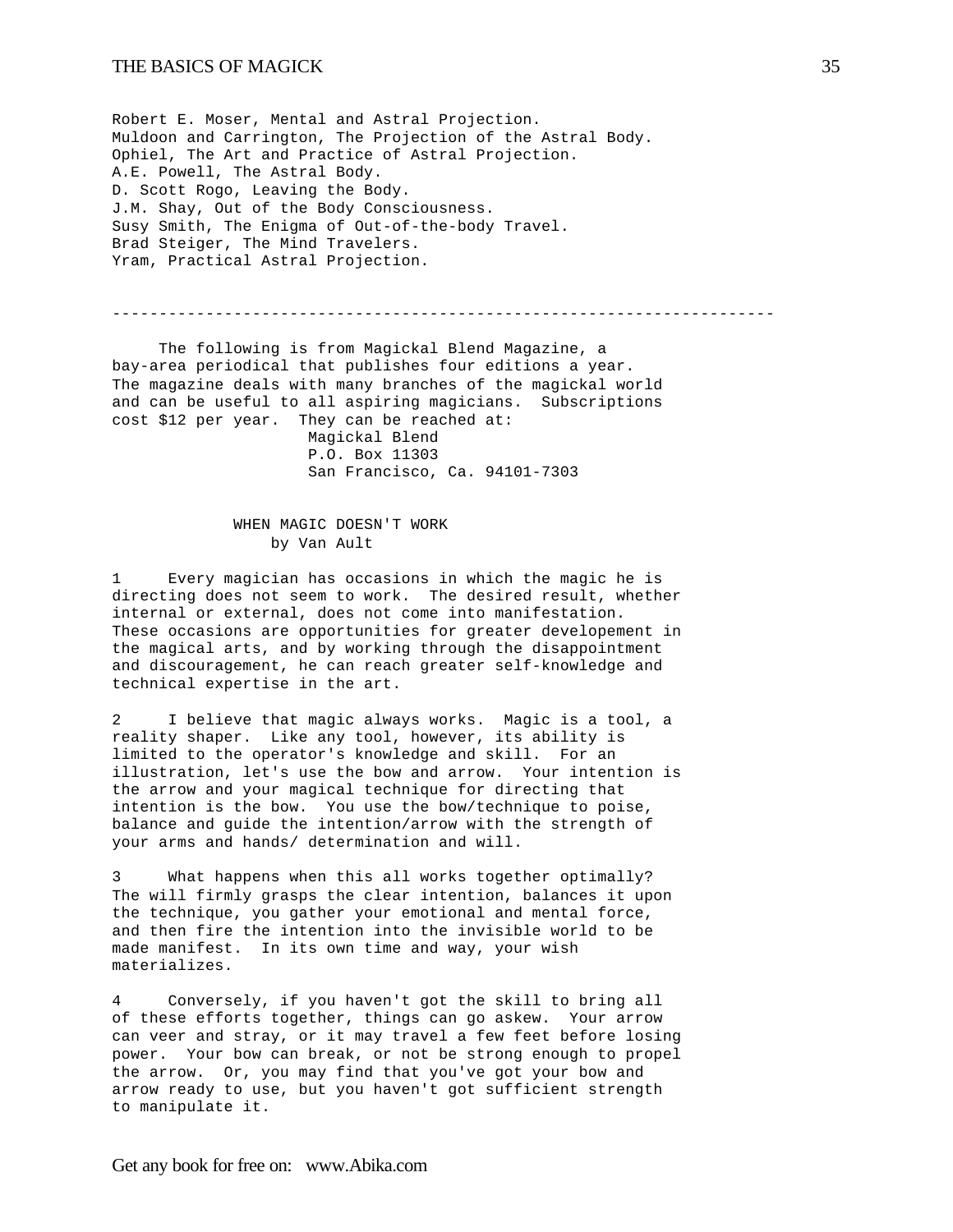5 I offer the following meditation process for those times when it seems that your magic doesn't work. When you've tried all the techniques, when you've gotten no results, when you're wondering if any of this matters at all, the process in this meditation can produce miracles and create a sense of completion. You can read the script into a tape, or have a friend lead you through it.

## RIVER OF LIFE MEDITATION

 Find a comfortable place where you can relax and be completely quiet...relax...allow your thought snow to just come and go...come and go...and take a deep breath in and hold it...(pause)...now gather up the tension in your body, and release it as you exhale...take another deep breath, and as you exhale, let go of anybody else's energy or thoughts you may be carrying....and breathe in new energy...breathe in new possibilities...and allow your body to fill with lightness...feel it becoming lighter and lighter as you relax more and more...relaxing deeply...going deeper...feeling very light now...so light you could almost float away..........

 And as you relax, imagine a beautiful colored mist is swirling up around you, billowing up around you into a cushiony, soft, cloud of energy...and you are resting completely upon this cloud...and you are safe...as you breathe in and out, let your thoughts just come and go...relaxing more and more...and the cloud of energy now lifts you up into the air and carries your down into your own inner world...down between the boundaries of time and space...to a place of timeless beauty and infinite possibilites...floating down now, going deeper and deeper,leaving the outer world and its concerns far behind, as you drift and float on this beautiful cloud....going further and further...down below you is a rock, a giant rock...and the cloud gently and effortlessly lands upon the rock and you step off it, as the cloud swirls back into a mist and disappears for now...

 Stand upon this rock now, and feel the strength of it under your feet...and as you turn around, you look out upon a great river...flowing as far as you can see...seeming to come from some infinite place...and disappearing into an infinite place,,,a flowing,endless river of energy...this is the river of all life waters...all of life draws upon the lifeforce that moves through its steaming currents...look closely at the water...what color is it? it may look like liquid light to you...look deeply into it, and sense the power and depth of the river...what sound does it make as it courses through its channels?...as you stand securely upon your rock, notice and fragrance...and bend down and cup your hands in the living water,and splash some of it on your face...feel the life giving force on your skin...take a sip of the water...allow the river of life to nourish you....

Get any book for free on: www.Abika.com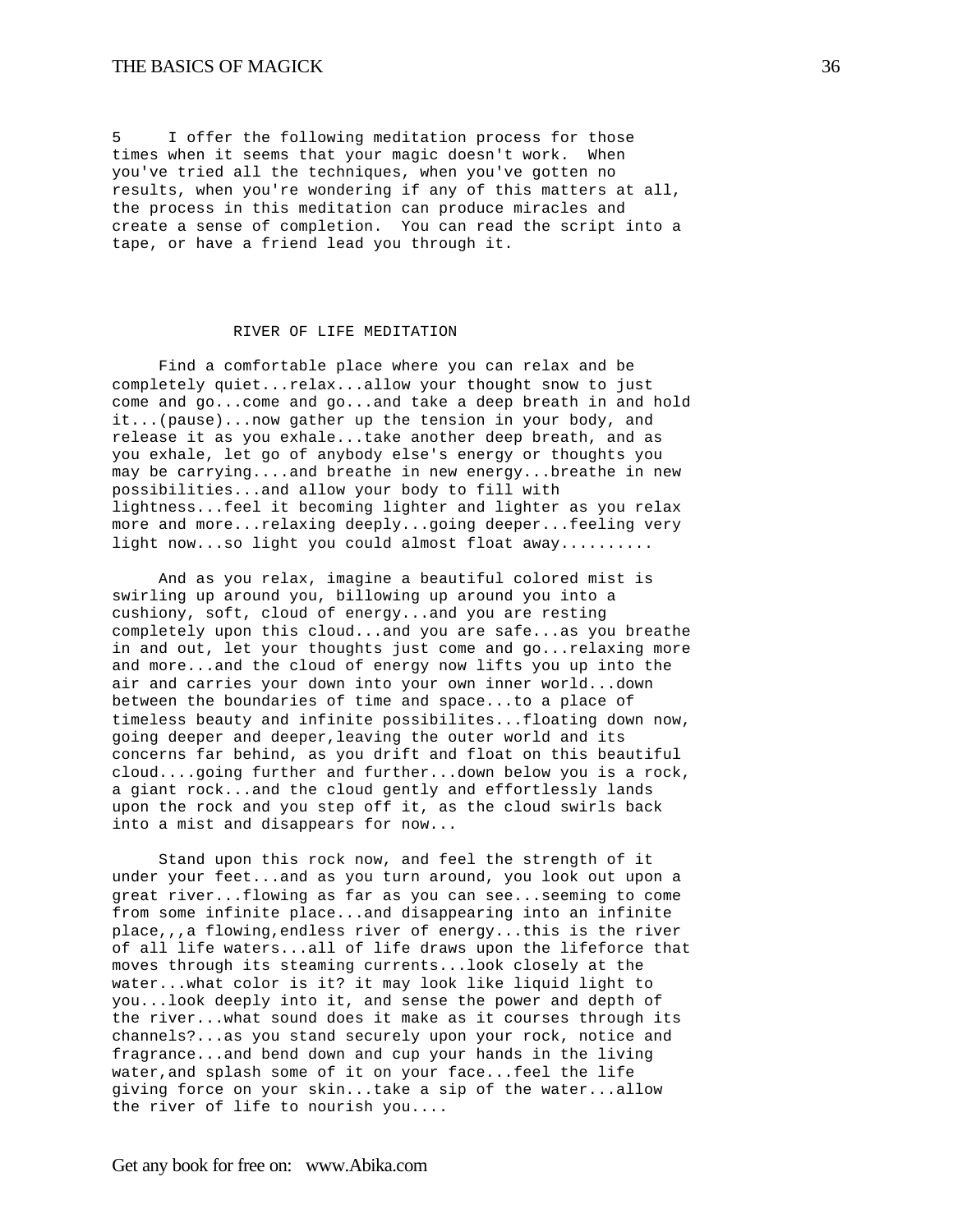Now relax a moment upon the rock...and bring into your mind the magical intention that never seemed to go anywhere...what were you trying to accomplish?...what was the basic intention you had?...what was the emotion behind the intention?...feel the energy of that emotion moving onto the palms of your hands now...feel the energy glowing...pulsating...breathe and allow your intention that you're still clinging to externalize...the energy of it is now shimmering,glowing...swirling into a sphere...allow all of your desire to flow into this sphere...and allow this sphere to appear to you however it appears...and just observe what you see...you may see pictures or symbols emerging within the sphere...whatever you see is fine...

 When your sphere is completely filled with the last of your desire,emotion,and intention, hold it aloft...feel the power of it in you hands,a globe of power that you can now release...and look out into the river of life...watch as its currents of possibility flow for ever and ever,as far as you can see...and whenever you're ready,with as much and as little force as you need, throw the pulsating sphere into the river...and give this intention to the life force of this great river...watch as the sphere touches the water...and gradually disappears into the current...

 Take a deep breath... as the sphere disappears the last of your intention and emotion and desire merges with the source of all life, from which it orriginally came...and leaves you...

 Now complete any business here that you need to finish...take a few moments to enjoy the flowing river of life,and know that the possibilities it nourishes can bring miracles into you life too...

 Take another deep breath, and notice tha colored mist is once again swirling around you...billowing up underneath you to form a beautiful cloud of cushiony energy, which is lifted up into the air, with you upon it...relaxing into the cloud you are returning the way you came...lifting up up through time and space, coming back from the inner world...coming up... further and further...floating and drifting back...coming back...bringing you all the way back into your body now, into this room...brining your attention completely back into this time and place...take a deep breath and begin to re-orient yourself to the outer world...and when you're ready, count to three..., and on the count of three open your eyes,and return feeling relaxed,alert and at peace.

 As always, change any of the wording or images in this meditation if it suits your purpose better. The important part is just to finally and completely let go of your intention, so that the energy can be recycled in whatever form the creative force and your own consciousness will allow. Out of this release, new

\* \* \*